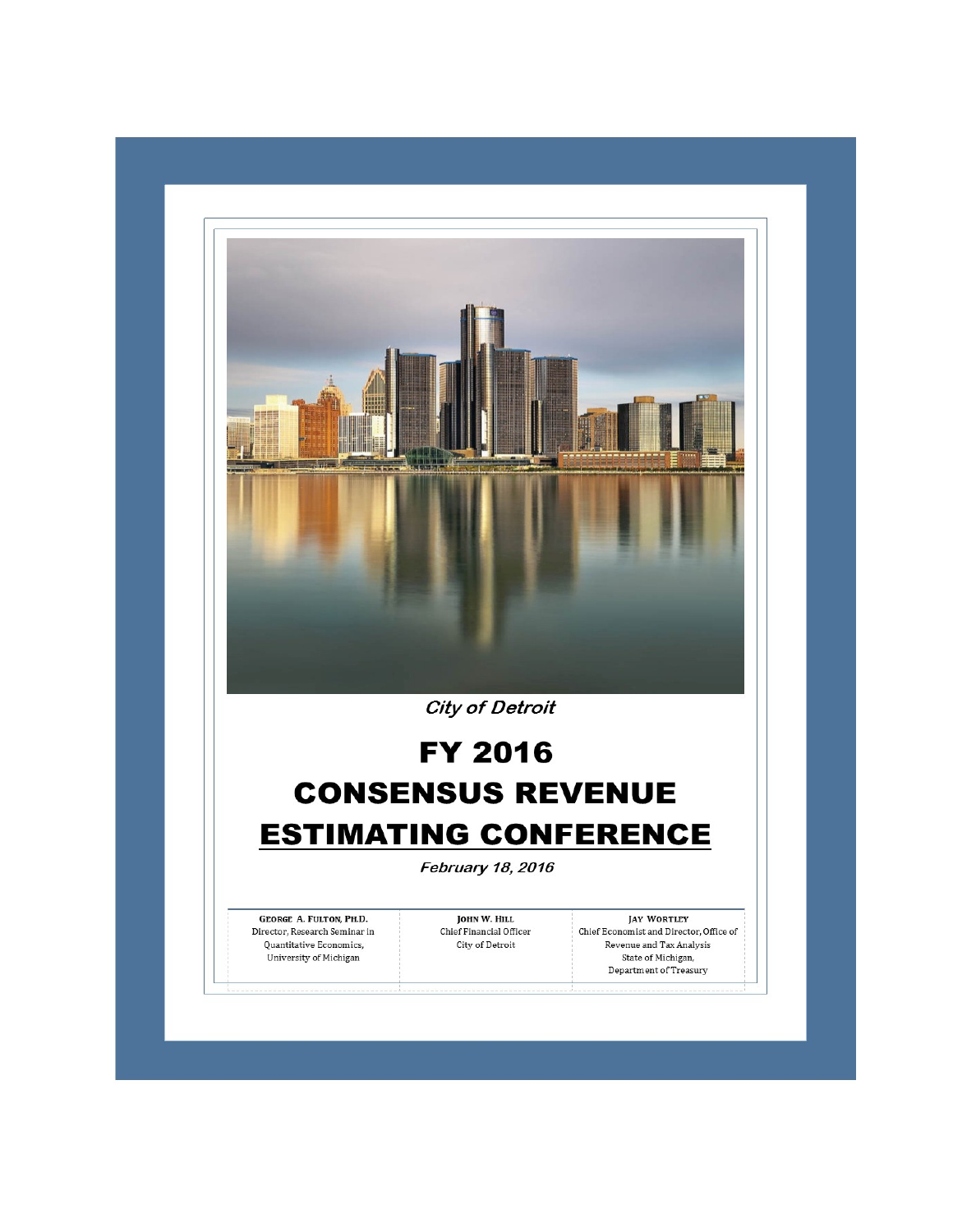

### **City of Detroit CONSENSUS REVENUE ESTIMATING CONFERENCE February 18, 2016** *(Draft Report)*

The Directors of the City of Detroit Office of Budget, Office of the Auditor General and City Council Legislative Policy Division met in January and February 2016 to discuss the City's revenue collections for the current fiscal year and estimate collections for the next four fiscal years. The participants reviewed and recommended revenue estimates for the current Fiscal Year 2016 and projected revenues for FY 2017 through FY 2020. Discussions included a forecast of economic conditions that impact the City of Detroit revenues presented by Dr. Eric Scorsone, of Michigan State University.

The following economic report was provided by Dr. Carol O'Cleireacain, City of Detroit Deputy Mayor for Economic Policy, Planning and Strategy.

# **The Economic Environment for City Revenues**

### **National Context**

The volatile manner in which asset markets have begun this year should cause any forecaster to include a large dose of humility—and a wide range of forecast errors – into her work for 2016 and 2017. On the other hand, recent data show that the housing market is [continuing to improve,](http://www.nbcnews.com/business/real-estate/u-s-home-prices-rise-5-8-november-hit-all-n504416) layoffs [remain low](http://www.bloomberg.com/news/articles/2016-01-28/jobless-claims-in-u-s-decreased-to-278-000-last-week) and [consumer](http://www.cnbc.com/2016/01/26/conference-board-reports-consumer-confidence-for-january-2016.html)  [confidence rose in January.](http://www.cnbc.com/2016/01/26/conference-board-reports-consumer-confidence-for-january-2016.html)

The relative strong state of the national economy is one output expanding at a solid, if not spectacular pace; the longest stretch of private sector job growth in history – employers added an average of 200,000 jobs per month over the past five years. Unemployment has fallen to 4.9 percent and home prices have rebounded up 25 percent since late 2011.

If we measure the strength of the economy by the job market – and after the Great Recession many do – the past two years are tough to follow. Almost 6 million new jobs in 24 months represent the strongest job gains since the boom of the late 1990s. This has driven the unemployment rate down to 4.9 percent, from 6.7 percent at the end of 2013. The ratio of the population working is 60 percent, the highest since May 2009. And, labor force participation increased by almost half a million people in December 20[1](#page-1-0)5.<sup>1</sup> With the labor market tightening, wage growth has finally picked up and the January 2016 BLS data registered wage growth of [2](#page-1-1).5 for the past year.<sup>2</sup>

<span id="page-1-0"></span><sup>&</sup>lt;sup>1</sup> Neil Irwin, "In Terms of the Creation of Jobs, 2016 Has a Tough Act to Follow," *NY Times Jan.* 9, 2016.<br><sup>2</sup> http://www.bls.gov/news.release/empsit.nr0.htm accessed Feb. 8, 2016

<span id="page-1-1"></span>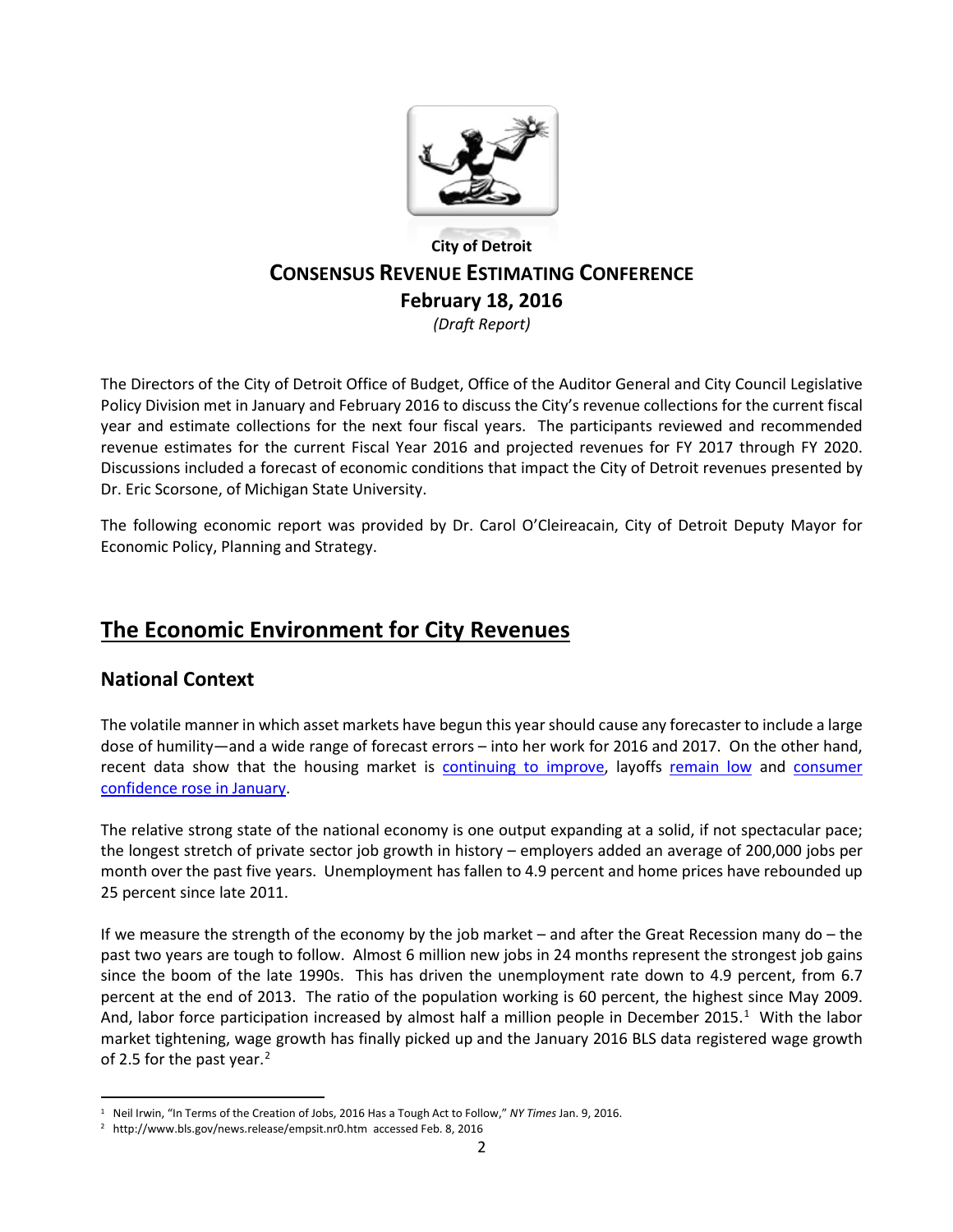According to the NBER Business Cycle Dating Committee, the US economy has been growing since June 2009- --an expansion approaching its sixth year and already exceeding the 58 month average of postwar expansions. GDP growth in 2015, at 2.4%, matched the 2014 growth rate. As NY Federal Reserve President William Dudley noted recently, "Even so, recession risk did not play a major factor in my thinking. Economic expansions don't simply die of old age. They primarily end either because monetary policy is kept too loose for too long, thereby necessitating a subsequent sharp tightening in monetary policy to prevent a significant inflation overshoot, or because some large adverse shock hits the economy that the central bank cannot easily offset."<sup>[3](#page-2-0)</sup> Yes, expansions inevitably end and, just as inevitably, the turning point is only recognized after the fact.

There is broad agreement among major forecasters on the outlook for 2016 and 2017, although 2016 growth forecasts continue to be revised downwards as more data become available.

- The February 2016 Blue Chip Indicators consensus forecast puts *real* economic growth in 2016 at 2.1% and 2.4% in 2017, with almost all forecasters *shaving their 2016 y/y estimates sharply to the downside in recent months*. However, the consensus saw a less than 20% probability of a 2016 recession.
- In January, the Congressional Budget Office economic forecasts expected the US economy to grow more rapidly in the next two years, compared with the 2% *real* GDP growth rate of 2015, forecasting 2016 and 2017 *real* GDP growth of 2.7% and 2.5% (*slight revisions downwards* from the August 2015 projections). CBO projects unemployment rates of [4](#page-2-1).5% in each year.<sup>4</sup>
- These estimates are not materially different from those of the participants in the Federal Reserve's Open Market Committee meeting of December 2015 in which the median estimate of GDP growth for 2016 was 2.4%, a slight upward revision of their September 2015 estimate partly attributed to the fiscal stimulus contained in the Bipartisan Budget Act of October 2015.[5](#page-2-2)
- Meanwhile, the IMF's updated January 2016 World Economic Outlook sees "risks to the global outlook tilted to the downside" and forecasts global *real* growth of 3.4% and 3.6% in 2016 and 2017, with US *real* growth of 2.6% each year (*downward revision* of 0.2% since its October 2015 projections).[6](#page-2-3)
- Also tilting slightly to the downside is the latest Financial Times survey of 51 economists which raised the probability of a U.S. recession in the next two years to 20% from the December 2015 estimate of 10%.[7](#page-2-4)

### **State and Local**

The U-M forecast extends Michigan's economic growth through at least 2017 with 61,100 jobs in 2016 and 64,800 in 2017 in what is characterized as a "fairly stable economic environment." By 2018, Michigan will recover about 73 percent of the jobs lost during the last decade. The auto industry has been running at close to capacity for a while now, so there has been little new firing associated with the record-breaking output. Looking ahead, manufacturing contributes only about 1 in 12 new jobs in the next two years and auto-related manufacturing jobs ultimately decline by about 2,000 from 2017 to 2018. Business and professional services are expected to account for a quarter of the new jobs, with nearly 60 percent of them in the professional, scientific and technical classification. Local inflation – the Detroit CPI – is forecast to be 1.6 percent in 2016 and rise to 2.4 percent in 2017, after a negative 1.4 percent in 2015. Personal income growth rises from 4.1 percent in 2015 to 4.4 percent in 2016 and ticks down to 4.3 percent in 2017.

<span id="page-2-1"></span><span id="page-2-0"></span> <sup>3</sup> https://www.newyorkfed.org/newsevents/speeches/2016/dud160115 accessed Jan. 19, 2016

<sup>4</sup> [https://www.cbo.gov/publication/51129?utm\\_source=feedblitz&utm\\_medium=FeedBlitzEmail&utm](https://www.cbo.gov/publication/51129?utm_source=feedblitz&utm_medium=FeedBlitzEmail&utm)

\_content=812526&utm\_campaign=Express\_2016-01-19\_11%3a30 accessed Jan. 19, 2016

<span id="page-2-2"></span><sup>5</sup> Federal Reserve Board, "Minutes of the Federal Open Market Committee December 15-16, 2015.

<span id="page-2-4"></span><span id="page-2-3"></span><sup>6</sup> http://www.imf.org/external/pubs/ft/weo/2016/update/01/pdf/0116.pdf accessed Jan. 19, 2016

<sup>&</sup>lt;sup>7</sup> Eric Platt, "Experts less upbeat on US outlook" Financial Times Feb. 1 2016.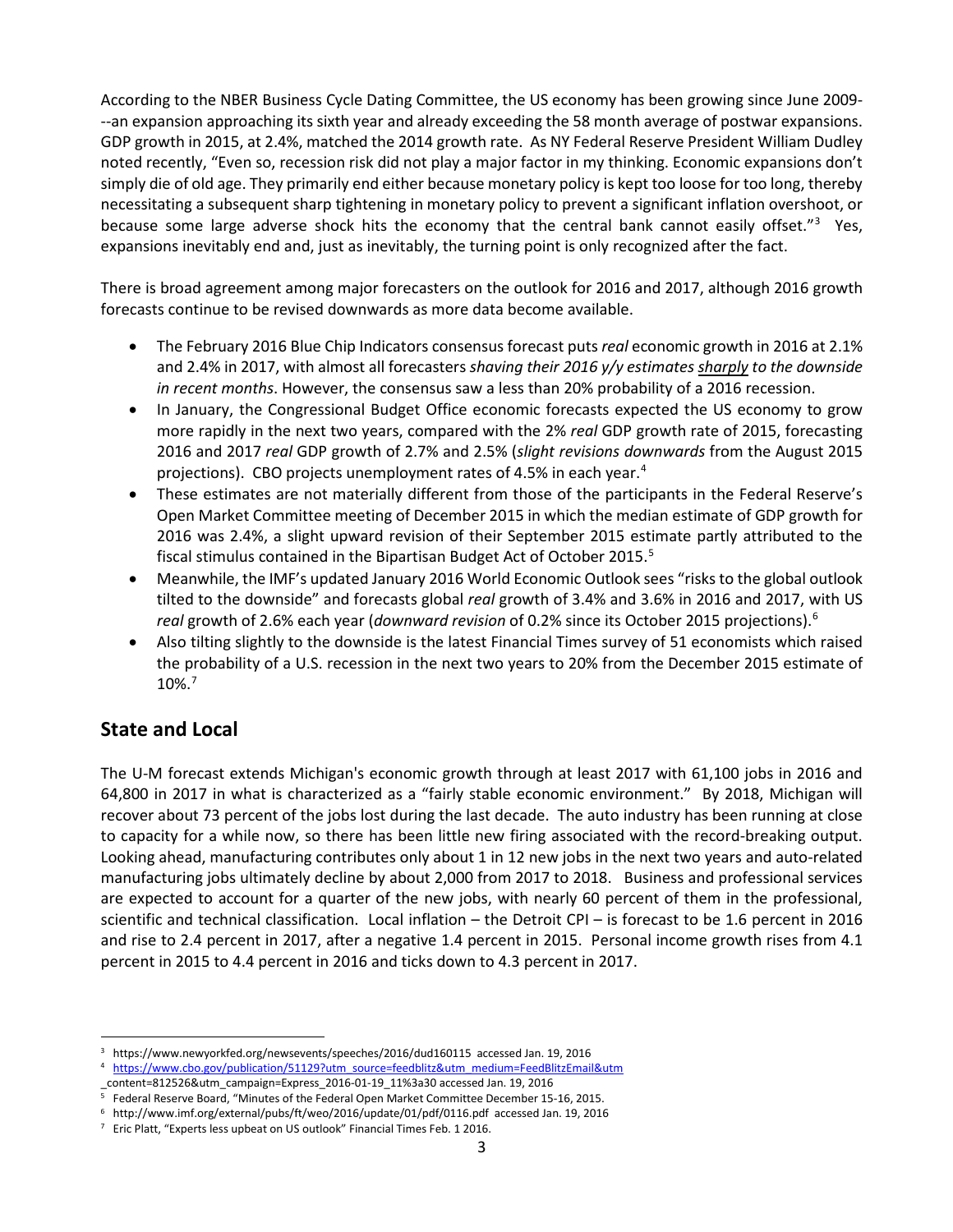The record auto/light vehicle sales registered in 2015 occurred during a period when the slow economic growth was combined with exceptionally low interest rates, a need to replace aging vehicles and a lengthening of auto loan maturities. Forecasts are for the record breaking sales to stabilize up at around 18 million units annually during 2016-201[8](#page-3-0). The Detroit Three's share approaches 45 percent or 8 million units.<sup>8</sup>

Detroit is tied more closely than many other American cities to the global economy. The region's concentration of transportation-related manufacturing places it among the nation's top metro areas for exports with a strong specialization in highly-traded advanced industries and tech-based employment. Many of the risks to the economy in the near future appear to emanate from abroad with slowing Chinese growth, poor performance in many emerging markets and resource-based economies suffering from falls in commodity prices. At least the drag that fiscal policy has been in recent years has been abated; monetary policy is becoming regularized. But, uncertainties abound, including domestic and international political events, which might dampen growth and foster volatility.

The national unemployment rate, at 4.9 percent, is at its lowest level in seven years (since April 2008). Michigan's seasonally adjusted December 2015 unemployment rate, at 5.1%, represents a drop of 1.3 percentage points from December 2014 and included job gains of just under 80,000 or almost 2%.<sup>[9](#page-3-1)</sup>

In the Detroit area, the decline in unemployment has been slightly more pronounced than the national decline. Detroit is part of the six-county metro statistical area –Detroit-Warren-Dearborn MSA (DWD) – and also of the smaller, Wayne County metro division of Detroit-Dearborn-Livonia area (DDL). DWD had a *seasonally adjusted* unemployment rate of 6.2% in December 2015, down from 7.7% a year earlier.<sup>[10](#page-3-2)</sup> The *provisional unadjusted* December 2015 rates for both the DWD and DDL areas also show considerable improvement from a year earlier. The DWD unemployment rate, at 5.4%, was down from 6.5% in December 2014, while DDL's rate of 6.4% improved on the 7.6% rate of a year earlier.<sup>11</sup> Regional unemployment is still above the U.S. average. And, on these *provisional unadjusted* December 2015 numbers, DWD's unemployment rate ranks close to the highest for metros greater than 1 million people  $(45<sup>th</sup>$  out of 51).<sup>[12](#page-3-4)</sup>

These declines in unemployment have been accompanied by job growth. The (unadjusted) data for employees on non-farm payrolls grew 2.1% in DWD but only 1.2% in DDL from December 2014 to December 2015.<sup>13</sup>

The national recovery has been slow and uneven across metro and city economies. As the most recent Metro Monitor notes, while "most metropolitan areas achieved robust growth during the economic recovery, [it] was not enough to assure better outcomes for all groups..."<sup>14</sup> Brookings provides broad performance measures aimed at three aspects of economic well-being: growth; prosperity; inclusion. *Economic performance* is measured by levels and growth of production and employment. *Prosperity* is meant to assess the quality of the economic growth from the standpoint of workers or residents, measured by changes in income and wealth produced on a per-capita or per-worker basis. *Inclusion by race/ethnicity* attempts to measure distributional concerns through changes in the median wage; the relative income poverty rate and the employment rate between groups.

From 2009 – 2014, among the 100 largest metros, the DWD area's economic *growth* performance has been solidly in the second quartile. It ranks 22<sup>nd</sup>, with employment growth of 9.1% (rank 26), gross real product

<span id="page-3-0"></span><sup>8</sup> RSQE Outlook for 2016-2018, presented at the Consensus Revenue estimating Conference, Lansing. January 14, 2016.

<span id="page-3-1"></span><sup>9</sup> http://www.bls.gov/news.release/archives/laus\_01262016.pdf accessed Jan 29, 2016

<span id="page-3-2"></span><sup>10</sup> http://www.bls.gov/news.release/archives/laus\_01262016.pdf accessed Jan 29, 2016.

<span id="page-3-3"></span><sup>11</sup> Table 2, BLS press release Feb. 3, 2016. http://www.bls.gov/news.release/pdf/metro.pdf accessed Feb 3, 2016

<span id="page-3-4"></span><sup>12</sup> <http://www.bls.gov/web/metro/laulrgma.htm> accessed Feb. 3, 2016.

<span id="page-3-6"></span><span id="page-3-5"></span><sup>13</sup> Table 4, BLS press release Feb. 3, 2016. http://www.bls.gov/news.release/pdf/metro.pdf accessed Feb 3, 2016

<sup>14</sup> The "recovery" is 2009 – 2014. See MetroMonitor 2016. Brookings. http://www.brookings.edu/~/media/research/files/interactives/2016/metromonitor/metromonitor.pdf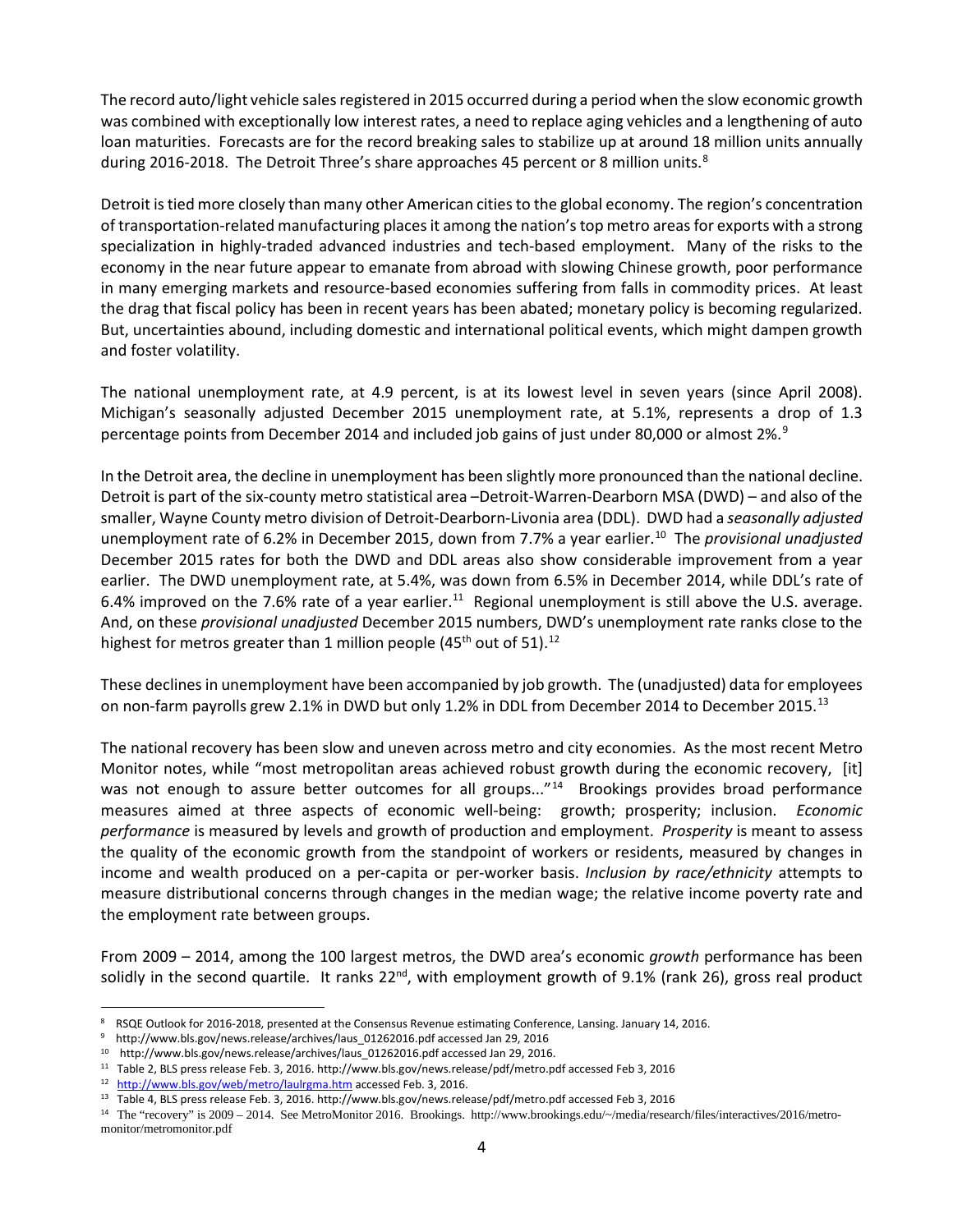growth of 18.1% (rank 9) – reflecting the large manufacturing sector, and aggregate employment growth of 11% (rank 32).

As to *prosperity*, DWD metro performance ranks 4<sup>th</sup> among the 100 metros: productivity growth of 8.3% (rank 8); average annual wage growth of 1.7% (rank 57); 18.5% improvement in the standard of living (gross product per capita) (rank 2). Unfortunately, DWD *inclusion* measures are ambiguous. Like other Great Lake regional metros, DWD experienced divergent outcomes between whites and people of color; the increase in the median wages for whites was statistically significant but the decrease for people of color was not statistically significant.<sup>15</sup>

Yet, worsening income inequality is a metro and city problem.<sup>16</sup> In general, in 2014 (the latest year) both large metro areas and their big cities were more unequal places than the nation as a whole. The difference between household incomes near the top and those closer to the bottom of the distribution – the 95/20 ratio – was 9.3 for the nation, 9.7 for the 100 largest metros, and 11.8 for the big cities in those metros.<sup>[17](#page-4-2)</sup> In general, cities with higher income inequality are in metros with higher inequality, and that is the case of Detroit, too. The City of Detroit ranked 33<sup>rd</sup> out of the 100 largest metro cities; the 95/20 ratio was 10.9 (20<sup>th</sup> percentile household income was \$9,519; the 95<sup>th</sup> percentile was \$103,597). The DWD metro area ranked 24<sup>th</sup> out of 100 metros on this inequality measure; the 95/20 ratio was 9.1 (20<sup>th</sup> percentile household income was \$21,132; the  $95<sup>th</sup>$  percentile was \$192,634).

As is well known, the City's resident population exhibits significant labor market problems. Black unemployment rates -- regardless of age, education/skill, and gender – are higher and more volatile than whites everywhere; even in the best of times there was a 4.1 percentage point gap.<sup>[18](#page-4-3)</sup> The national unemployment rate of 5 percent breaks down (Dec. 2015, SA):<sup>[19](#page-4-4)</sup>

|                    | White | <b>Black</b> |
|--------------------|-------|--------------|
| Total              | 4.5%  | 8.3%         |
| Men                | 4.2%  | 8.7%         |
| Women              | 3.9%  | 6.9%         |
| Youth (16-19 yrs.) | 14.9% | 23.7%        |

Black unemployment in Detroit-Warren-Livonia averaged 15.1 percent in [20](#page-4-5)14.<sup>20</sup>

|                    | All   | White | <b>Black</b>              |
|--------------------|-------|-------|---------------------------|
| Total              | 8.3%  | 6.6%  | 15.1%                     |
| Men                | 8.5%  | 7.0%  | 16.2%                     |
| Women              | 8.2%  | 6.0%  | 14.2%                     |
| Youth (16-19 yrs.) | 23.0% | 20.8% | $\approx$ 25+% (inferred) |

<span id="page-4-1"></span><span id="page-4-0"></span><sup>&</sup>lt;sup>15</sup> See note 28 *supra*.<br><sup>16</sup> http://www.brookings.edu/research/papers/2016/01/14-income-inequality-cities-update-berube-holmes

<span id="page-4-2"></span><sup>&</sup>lt;sup>17</sup> The 95/20 ratio is the difference between those making more than 95 percent of all households and those earning more than only 20 percent of all other households (bottom).

<span id="page-4-3"></span><sup>18</sup> <http://www.epi.org/files/2015/the-impact-of-full-employment-on-african-american-employment-and-wages.pdf>accessed Jan. 20, 2016

<span id="page-4-4"></span><sup>19</sup> <http://www.bls.gov/news.release/empsit.t02.htm>accessed Jan, 20, 2016

<span id="page-4-5"></span><sup>&</sup>lt;sup>20</sup> http://www.bls.gov/opub/gp/pdf/gp14\_27.pdf. Annual average 2015 expected to be available July 1, 2016.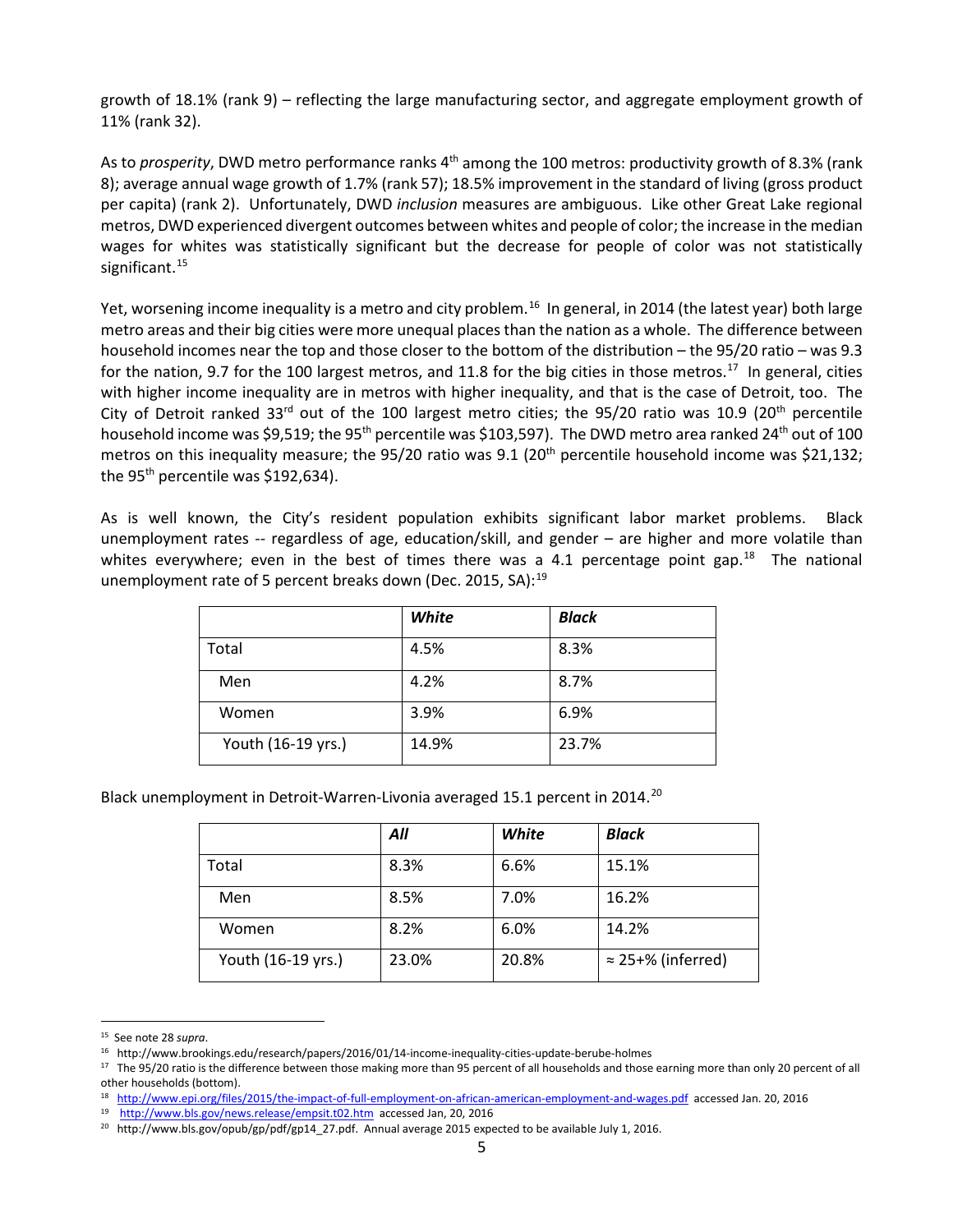# **OVERVIEW OF CONFERENCE RESULTS**

L

The February consensus estimate for General Fund revenues for FY 2016 is \$1,048.5 million, a \$23 million decrease from the adopted budget of \$1,071.5 million. Revenues are estimated to increase 2.7% over unaudited FY 2015 collections after adjustments for one-time activity (excludes the budget reserve of \$49 million in FY 2016 and bond sales in both FY 2015 and 2016 of \$154.9 million and \$245.0 million, respectively).

| <b>General Fund</b><br>(in millions)                              | FY 2016<br><b>Baseline</b><br><b>Budget</b> | One Time/<br>Reinvestment<br><b>Initiatives</b> | FY 2016<br><b>Total</b><br><b>Budget</b> | 2015<br>February<br><b>Consensus</b><br><b>Estimate</b> | 2015<br>September<br><b>Consensus</b><br><b>Estimate</b> | 2016<br>February<br><b>Consensus</b><br><b>Estimate</b> |
|-------------------------------------------------------------------|---------------------------------------------|-------------------------------------------------|------------------------------------------|---------------------------------------------------------|----------------------------------------------------------|---------------------------------------------------------|
| <b>Major Revenues (Taxes and</b><br><b>State Revenue Sharing)</b> | \$751.5                                     |                                                 | \$<br>751.5                              | \$<br>774.7                                             | \$.<br>788.5                                             | \$<br>786.4                                             |
| Reinvestment Initiatives                                          |                                             | 40.7                                            | 40.7                                     | 40.7                                                    | 26.3                                                     | 7.2                                                     |
| Use of reserve funds (2016 only)                                  |                                             | 49.0                                            | 49.0                                     | 49.0                                                    | 49.0                                                     | 49.0                                                    |
| Asset Sales (real and<br>equipment)                               | 9.9                                         |                                                 | 9.9                                      | 9.9                                                     | 9.9                                                      | 9.9                                                     |
| Other revenues (less asset sales<br>and reserve)                  | 220.4                                       |                                                 | 220.4                                    | 209.4                                                   | 194.8                                                    | 196.0                                                   |
| <b>Total (adjusted for bond</b><br>sales)                         | \$<br>981.8                                 | \$<br>89.7                                      | 1,071.5<br>\$                            | \$<br>1,083.7                                           | \$<br>1,068.5                                            | 1,048.5<br>\$.                                          |

#### *FY 2016 EM BUDGET*

The FY 2016 Adopted Budget to February 2016 estimate variance of \$23 million is due to an increase in the major revenues (\$34.9 million), offset by a decrease in the reinvestment initiatives of \$33.5 million with a decline in the city's core revenues of \$24.4 million.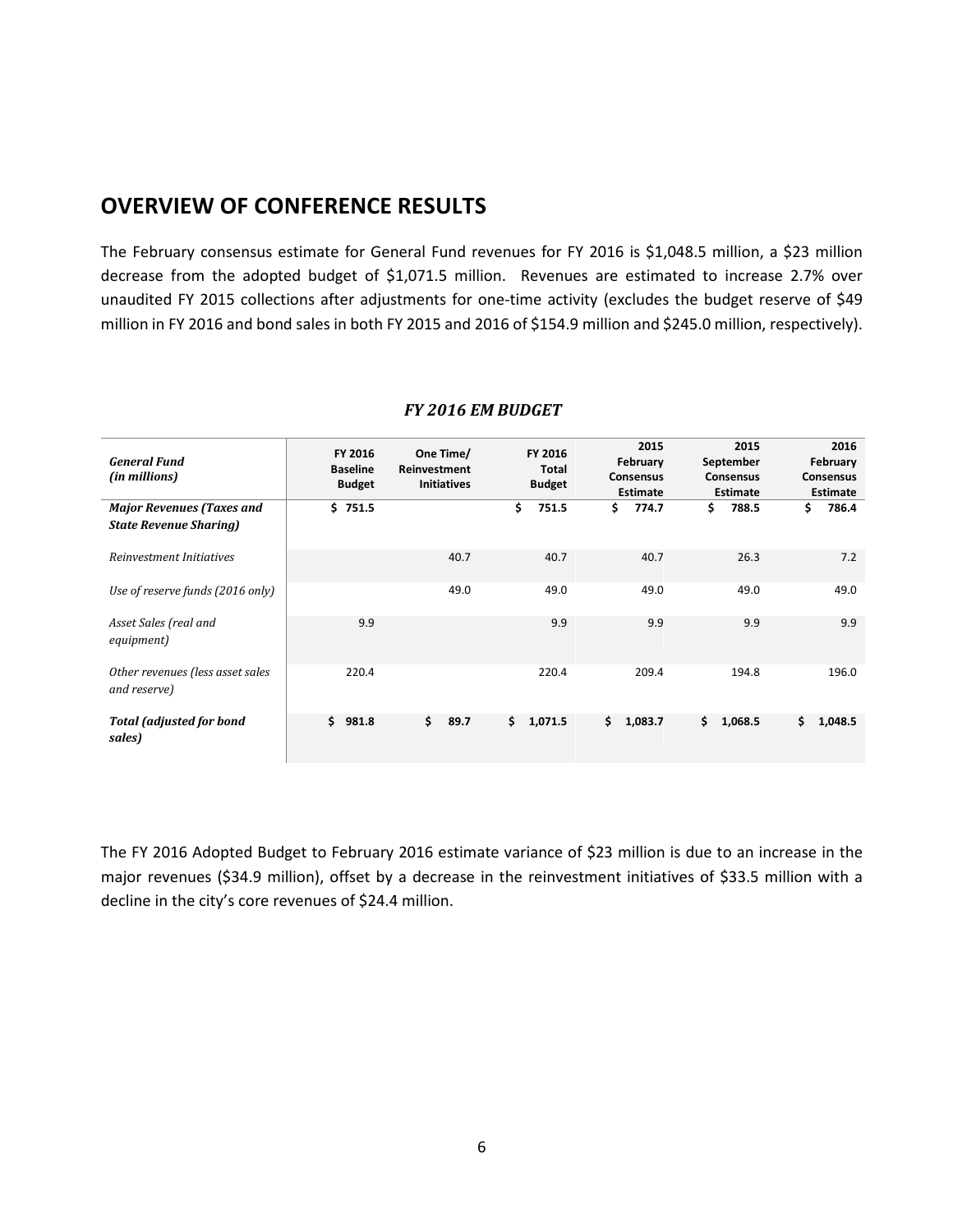

The February 2016 consensus estimate for FY 2016 reflects anticipated increased collections in Income Taxes, State Revenue Sharing and Wagering Taxes over 2015 fiscal year-end results. Property Taxes and Utility Users Taxes estimates decline. Other General Fund revenues, after adjustments, are expected to increase from FY 2015 year-end actual collections. Other General Fund revenues are generated from city departments and miscellaneous sources. 2015 Year-end results for revenues are subject to further adjustments until the city's audit is completed.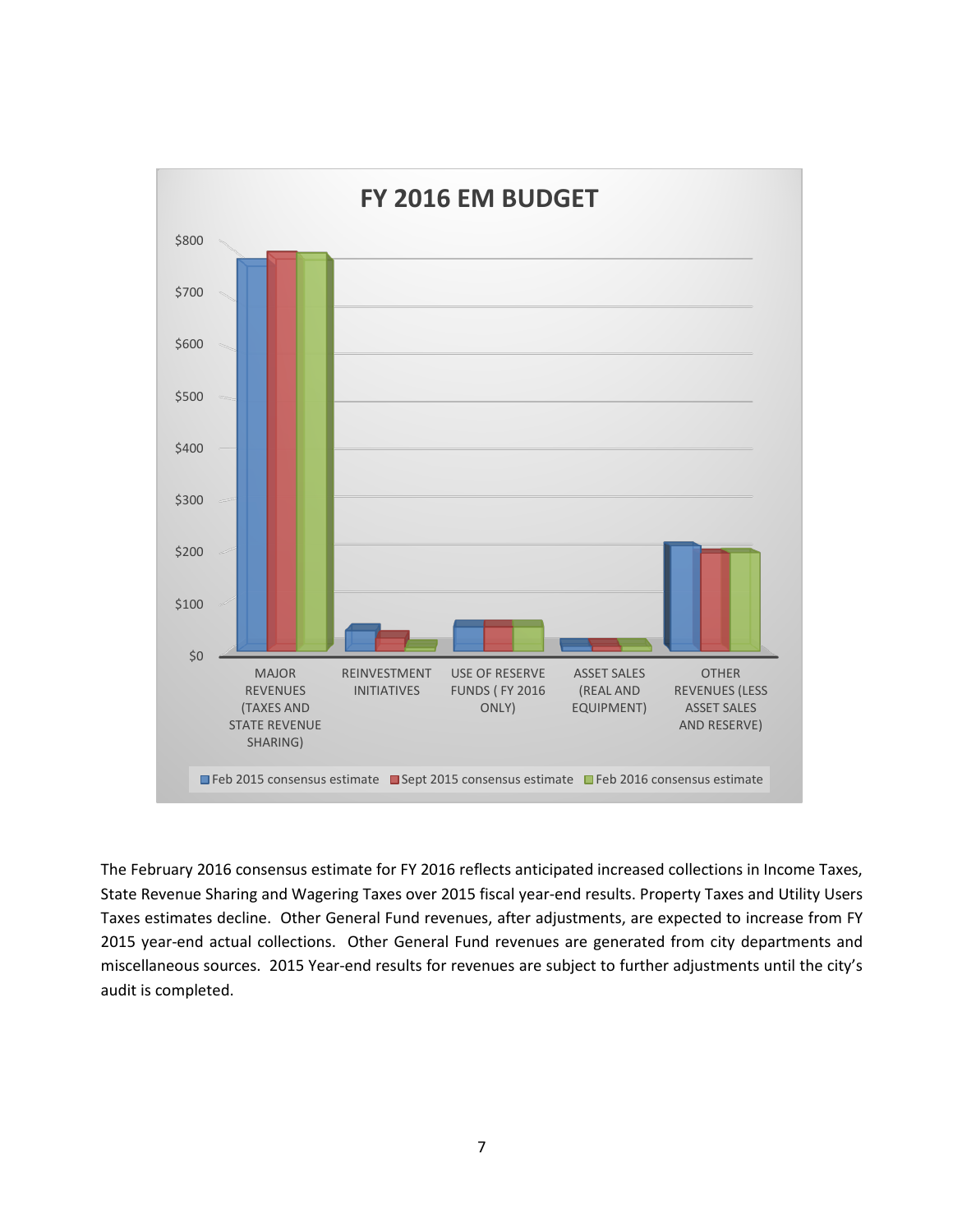#### **FEBRUARY 2016 REVENUE CONSENSUS ESTIMATES COMPARISON**

|                             | <b>FY 2015</b> |                 |  |                  |   |              |  |                  | <b>FY 2016</b> |                 |  |                  |  |                          |  |                 |
|-----------------------------|----------------|-----------------|--|------------------|---|--------------|--|------------------|----------------|-----------------|--|------------------|--|--------------------------|--|-----------------|
|                             |                |                 |  |                  |   |              |  | February 2015    |                |                 |  | September 2015   |  |                          |  | February 2016   |
|                             |                |                 |  |                  |   |              |  | Revised          |                |                 |  |                  |  | Revised February 2016    |  | to September    |
|                             |                | <b>EM2-Year</b> |  | Actuals-         |   |              |  | <b>Consensus</b> |                | <b>EM2-Year</b> |  | <b>Consensus</b> |  | Consensus 2015 Consensus |  |                 |
| <b>S</b> in millions        |                | <b>Budget</b>   |  | <b>Unaudited</b> |   | Variance     |  | <b>Estimate</b>  |                | <b>Budget</b>   |  | <b>Estimate</b>  |  | <b>Estimate</b>          |  | <b>Variance</b> |
| <b>Income Tax</b>           |                |                 |  | 263.4            | s | $(1.4)$ S    |  | 254.0            |                | 268.4           |  | 264.0            |  | 264.0                    |  |                 |
| Property Tax                |                | 102.6           |  | 124.7            |   | 22.1         |  | 114.3            |                | 100.8           |  | 117.0            |  | 117.0                    |  |                 |
| Utility Users' Tax*         |                | 17.0            |  | 37.9             |   | 20.9         |  | 37.5             |                | 15.9            |  | 40.0             |  | 37.0                     |  | (3.0)           |
| <b>Wagering Tax</b>         |                | 168.2           |  | 172.8            |   | 4.6          |  | 168.2            |                | 169.0           |  | 172.3            |  | 173.5                    |  | 1.2             |
| State Rev. Sharina*         |                | 195.3           |  | 194.8            |   | (0.5)        |  | 195.3            |                | 197.4           |  | 195.2            |  | 194.9                    |  | (0.3)           |
| Other Revenues*             |                | 609.0           |  | 334.7            |   | (274.3)      |  | 622.0            |                | 320.0           |  | 280.0            |  | 262.1                    |  | (17.9)          |
| <b>Total General Fund  </b> |                | $1,356.9$ S     |  | 1,228.4          |   | $(228.5)$ \$ |  | 1,391.3          | S              | $1,071.5$ \ \$  |  |                  |  |                          |  | (20.0)          |

|                          |    |       |    |                                           |    |            |    |                 |     |                   |    |                 |   | <b>Total General</b> |
|--------------------------|----|-------|----|-------------------------------------------|----|------------|----|-----------------|-----|-------------------|----|-----------------|---|----------------------|
|                          |    |       |    |                                           |    |            |    | <b>Wagering</b> |     | <b>State Revi</b> |    | <b>Other</b>    |   | <b>Fund</b>          |
|                          |    |       |    | Income Tax   Property Tax   Utility Users |    |            |    | Taxl            |     | <b>Sharing</b>    |    | <b>Revenues</b> |   | <b>Revenues</b>      |
| FY 2017                  |    |       |    |                                           |    |            |    |                 |     |                   |    |                 |   |                      |
| Sept 2015 Consensus      | \$ | 266.6 | \$ | 117.0                                     | \$ | 40.2       | s  | 173.2           | \$  | 197.1             | s  | 235.0           | s | 1,029.1              |
| Feb 2016 Consensus       |    | 266.6 |    | 117.0                                     |    | 37.0       |    | 175.2           |     | 195.9             |    | 218.1           |   | 1,009.8              |
| Variance (Feb over Sept) | -S |       | Ş. |                                           | \$ | $(3.2)$ \$ |    | 2.0             | -\$ | $(1.2)$ \$        |    | $(16.9)$ \$     |   | (19.3)               |
| <b>Long Term Trend</b>   |    |       |    |                                           |    |            |    |                 |     |                   |    |                 |   |                      |
| FY 2018                  | s  | 269.3 | \$ | 117.6                                     | s  | 37.0       | s  | 177.0           | s   | 196.9             | \$ | 220.9           | s | 1,018.7              |
|                          |    | 1.0%  |    | 0.5%                                      |    | 0.0%       |    | 1.0%            |     | 0.5%              |    | 1.3%            |   | 0.9%                 |
| FY 2019                  | s  | 272.0 | s  | 118.2                                     | s  | 37.0       | S  | 178.8           | s   | 197.9             | s  | 222.6           | s | 1,026.4              |
|                          |    | 1.0%  |    | 0.5%                                      |    | 0.0%       |    | 1.0%            |     | 0.5%              |    | 0.8%            |   | 0.8%                 |
| FY 2020                  | \$ | 274.7 | Ś. | 118.8                                     | \$ | 37.0       | \$ | 180.5           | s   | 198.9             | -S | 224.4           | s | 1,034.3              |
|                          |    | 1.0%  |    | 0.5%                                      |    | 0.0%       |    | 1.0%            |     | 0.5%              |    | 0.8%            |   | 0.8%                 |

- Utility Users Tax Budget\* is shown net of \$12.5 million due to Public Lighting Authority in the EM Two Year Budget- FY 2015 and FY 2016. FY 2015 Actuals-unaudited are shown at gross amount.
- The FY 2016 and FY 2017 Consensus estimates for State Revenue Sharing\* were revised downward by the Revenue Conference Principals after receiving new information from the MI Department of Treasury.
- Other Revenues FY 2015 Un-audited Actuals\* do not include Prior Years Surplus amount of \$151.3 million (CAFR adjustment). Additional year-end adjustments include: Federal Grant- Hardest Hit Funds (\$43.3 million) was paid directly to the Detroit Land Bank; and Fire Escrow funds allocated to Blight remediation will not post to the General Fund, but pass directly to the Detroit Land Bank. Public Lighting revenues of \$29 million will not be realized by the General Fund; reimbursements by DTE are made directly to the contractor.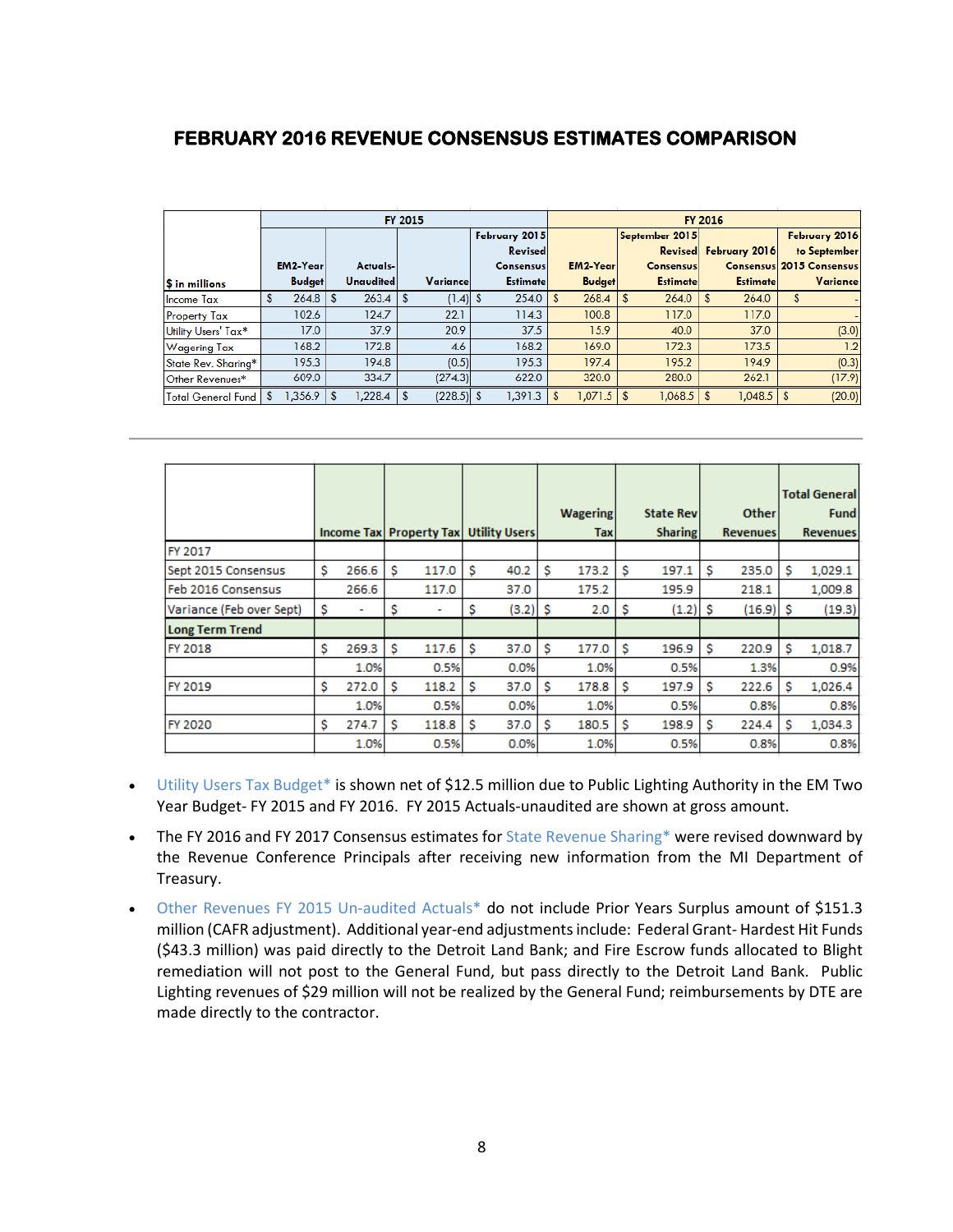# **REVENUES FOR CONSIDERATION**

The City of Detroit has five major revenues that represent over 75% of General Fund revenues per the February 2016 consensus estimate: Income Tax, Property Tax, State Revenue Sharing, Wagering Tax (Casinos) and Utility Users' Tax. This year, the city's internal participants began the process with an in-depth review of department revenues followed by a discussion of the city's major revenues and current economic climate. The task was to estimate General Fund major revenues and department revenues for the current fiscal year 2016, and project revenues for fiscal years 2017 through 2020. Using financial system reports (DRMS), department subledger reports, current operational analysis and local economic data, the participants individually determined their forecasts. Department- "Other revenues" of the General Fund were discussed in terms of baseline- ongoing revenues, one-time activity and reinvestment initiatives. Revenues from all city funds were also considered as required by state law.

### **Municipal Income Tax**

As authorized under Public Act 284 of 1964, as amended by PA 56 of 2011 and again in 2012, the City of Detroit levies an Income Tax on income from all sources with minimum exemptions. Income Tax revenue includes withholding- annual and quarterly payments. More than 85% of income tax actual collections are derived from withholdings. The current Municipal Income tax rate is 2.4% for residents, 1.2% for non-residents and 2.0% for corporations.

Public Act 394 of 2012 designated income tax revenues of .2% of resident individual tax collections and .1% of non-resident individual tax collections for Police operations. This public act also fixed income tax rates at 2.4% (residents, 1/2 – non-residents) until the repayment of any debt issued by the Public Lighting Authority.

Beginning January 2016, the State of Michigan started processing the City's resident and non-resident individual income tax returns. Taxpayers will have an opportunity to e-file their city tax returns for the first time. The city will continue to process withholding activity, corporate and partnership returnsfor this first year of the transition to the state of Michigan. Processing of this activity will subsequently transfer to the state January 1, 2017. Under this arrangement, the city is expected to pre-fund refunds in year 1.

- Income Tax FY 2015 actual collections grew at a rate of 3.7% over the February/May 2015 revised consensus estimate for FY 2015 of \$254.0 million. Unaudited fiscal year 2015 year-end results of \$263.4 million were \$9.4 million over the FY 2015 consensus estimate.
- The February 2016 revised consensus estimate includes some reinvestment initiatives to increase delinquent income tax collections; however, implementation of certain initiatives is still in process. Reinvestment initiatives include external collection efforts, increased staffing and internal process changes.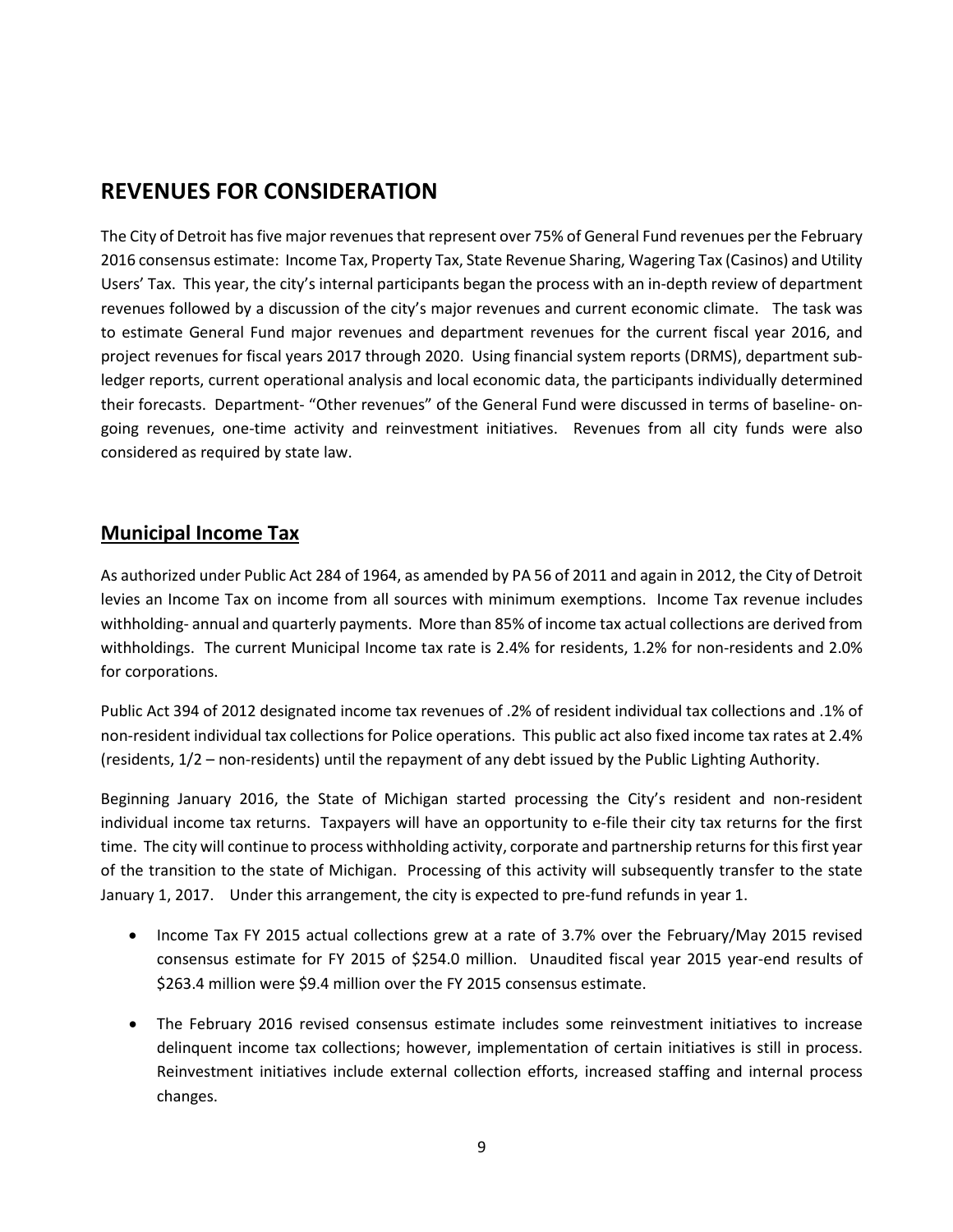- The September 2015 and February 2016 revised consensus estimate for FY 2016 holds steady at \$264.0 million with no growth. Anticipated increased refund activity tempers overall collections in FY 2016. Projections for FY2017 through FY 2020 included growth of 1%.
- The February 2016 revised consensus estimate considered improved local economic conditions based upon blue chip economic forecasts as presented by Dr. Eric Scorsone, Michigan State University.

### **Current Property Taxes**

Article lX of the State Constitution, Sections 3 and 6 (General Property Tax) authorize the levy of taxes on real and personal property not otherwise exempt. The City currently levies the maximum tax permitted by law.

- The June 30, 2015 actual collections is \$124.7 million, a 9.9% increase over 2014 collections. The FY 2015 Budget assumed a 10% decline in collections that did not materialize. FY 2015 actual collections benefited from an internal process change to checks received by mail. This activity was previously handled through a lockbox arrangement, but now checks are processed in-house eliminating a 6- 8 week lag in cash receipts. In addition, the city received unanticipated proceeds of \$6 million from the Wayne County auction of foreclosed property. Again, actual collections were enhanced by an internal change in processing that included the summer tax levy in the auction bids.
- The FY 2016 budget assumed a 10% decline in collections that the prior year's actual collections did not support. The February/May 2015 consensus estimate was increased to reflect actual collections activity. The original estimates were based on continued decline in property taxable values due to required citywide reassessments and foreclosure activity. Current collection activity is higher than anticipated due to, among other items, the citywide reappraisal.
- FY 2016 revised consensus estimate of \$117.0 million reflects an upward revision of 2.4% over the February/May consensus estimate due to increased collection results from the previous two fiscal years. Improvement in the city's collection rate from 50% to over 70% is a factor in the increased collections. The September 2015 and the February 2016 consensus estimate holds steady Current Property Tax collections for FY 2016 at \$117.0 million. This represents a 6.2% decline over FY 2015 actual collections. Consensus projections remain flat for property tax revenues for FY 2017 and includes .5% growth for FY 2018 through FY 2020.
- The City Assessor's outlook on the Ad Valorem valuations for fiscal years 2017 indicate a continued decline in assessed values, but at a slower rate than previously estimated. Of note, the city is experiencing growth in property values in certain areas of the city that may eventually lead to increased taxable valuation for the city. The citywide reassessment of residential properties is expected to be completed by December 2016 impacting the FY 2018 Budget.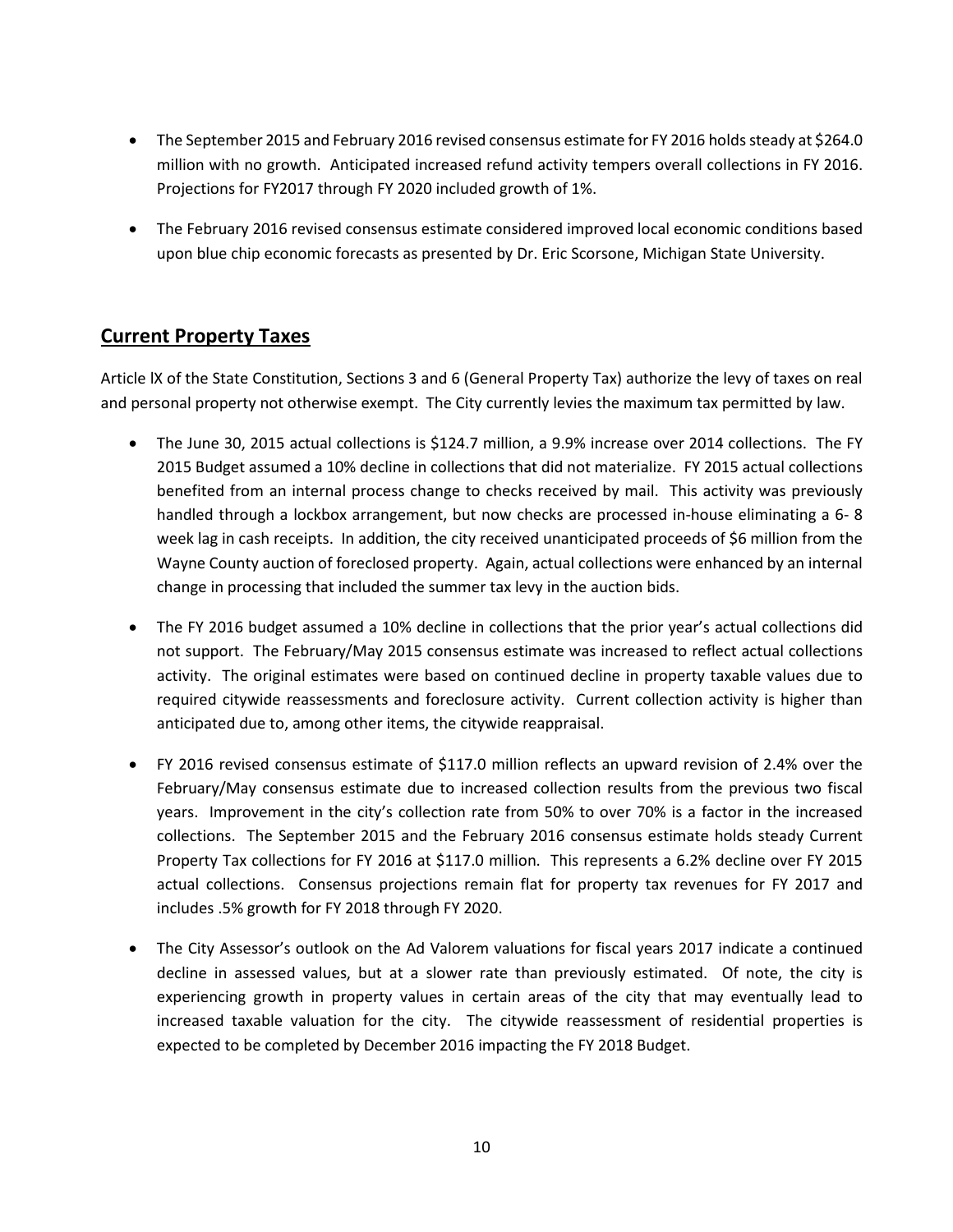### **Utility Users' Tax**

The City of Detroit levies a Utility Users' Tax as permitted under Public Act 100 of 1990 and as amended in 2012. The tax is based on consumption of electricity, gas, steam and telephone (land lines) in the City of Detroit. The City currently levies the maximum tax rate of 5%. These revenues are budgeted in the Police Department per the public act and have a restricted purpose to retain or hire police officers. In 2012, the law was amended to provide \$12.5 million annually for the Public Lighting Authority for the repayment of debt proceeds used for street lighting infrastructure improvements in the City. To offset the loss of Utility Users' tax revenue to the Police Department, state law (Public Act 394 of 2012) authorized the payment of income tax revenues for police officers (to hire/retain).

- FY 2015 unaudited actual collections is \$37.9 million- gross; this resulted in a \$.4 million increase over the February/May revised consensus estimate.
- The consensus estimate for FY 2016 was revised upward to \$40 million in the September 2015 conference; this was an increase of \$2.5 million over the previous consensus estimate based on current run rates and previous year-end results.
- The February 2016 consensus was revised downward to \$37 million from our previous FY 2016 estimate for Utility Users' Taxes. This downward revision was based on lower natural gas prices and lower utility consumption due to a warmer than expected winter.
- We estimate similar collections for FY 2017 through FY 2020 with no growth for this period.
- Estimates/projections were determined on a gross basis.

### **Wagering Taxes (Casino Revenues)**

The City is authorized to levy a tax on the adjusted gross receipts of a gaming licensee under Initiated Law 1 of 1996, as Amended by Public Act 306 of 2004. The current tax rate in effect is 10.9% for the three casinos operating in Detroit. The City receives additional revenues from the casinos as specified in the casinos' operating agreements.

- Original Wagering Tax estimates recognized downward pressure on revenues resulting from the opening of casinos in Ohio. Although Detroit's casino revenues did not decline to levels previously speculated by some, the city's budget anticipated continued downward pressure on revenues for fiscal year 2015.
- The June 30, 2015 unaudited actual collections is \$172.8 million, a 2.7% increase over the fiscal year 2015 Budget and the February/May revised consensus estimate of \$168.2 million.
- September 2015 consensus estimate revised previous consensus estimates upward due to increased actual collections. The February 2016 consensus estimate further increased the FY 2016 estimate by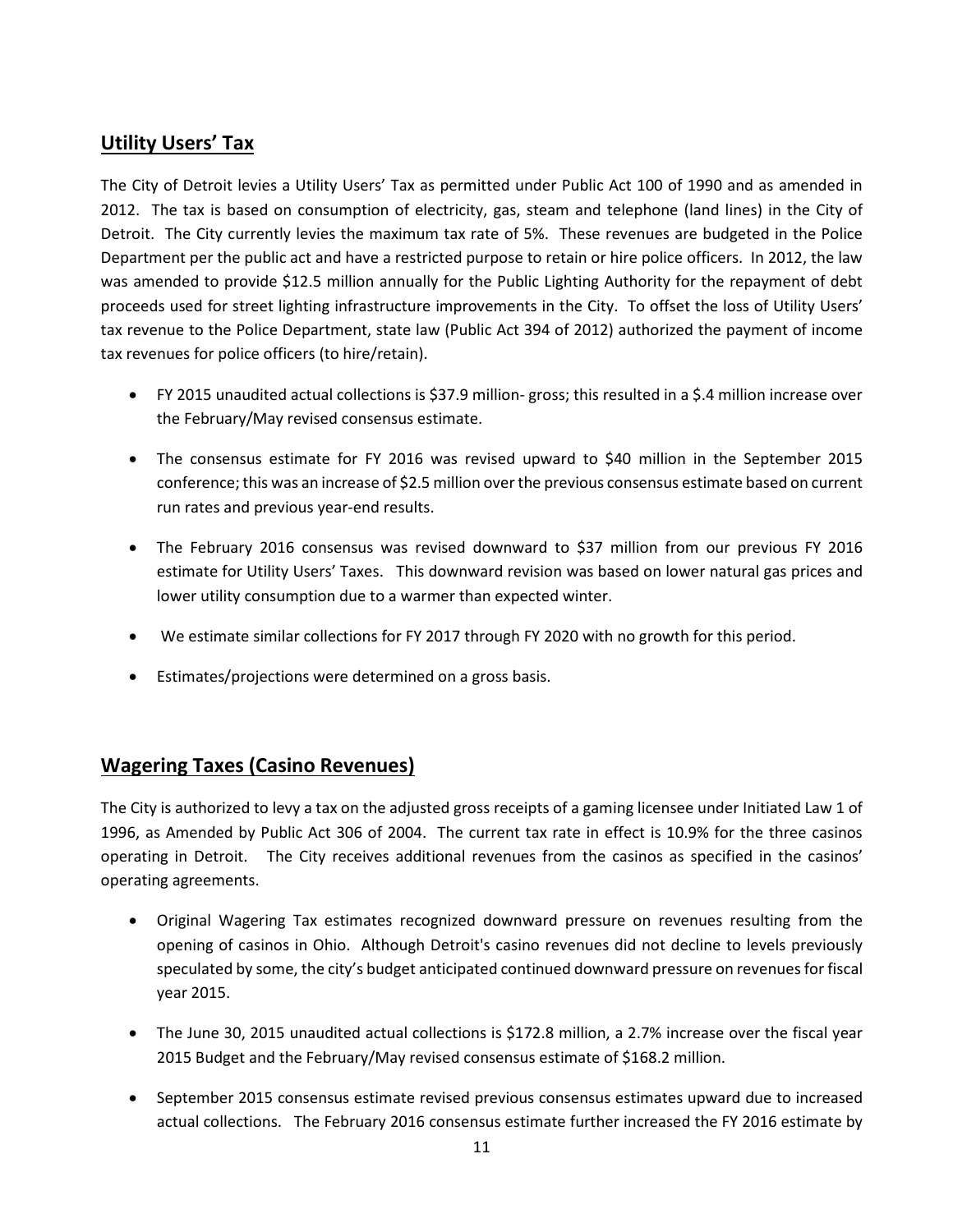\$1 million to \$173.5 million, a \$4.5 million or 2.6% increase over the adopted budget. The consensus estimate increased the trend line for fiscal years 2017 through 2020 to include a growth factor of 1%, up from .5% growth factor included in the previous consensus.

### **State Revenue Sharing**

Revenue Sharing payments from the State are based upon two elements. Constitutional payments are guaranteed under the State Constitution and are calculated as 15% of 4% of the State Sales Tax gross collections. Statutory payments are based upon municipalities meeting the requirements of the City, Village and Township Revenue Sharing (CVTRS). For FY 2016, the maximum amount available is 78.51044% of the FY 2010 total statutory payment (if a municipality complies with all requirements).

- Year-end Revenue Sharing payments for fiscal year 2015 of \$194.8 million was \$.5 million less than the FY 2015 Budget and the February 2015 revised consensus estimate of \$195.3 million.
- For FY 2016, the February 2016 consensus estimate of \$194.9 million is based on the current State Revenue Sharing payments projected by the Michigan Department of Treasury and revised Sales Tax revenue projections. Treasury payments are based on the State of Michigan January 2016 Consensus Revenue Estimates and FY 2016 appropriation. This estimate is .1 million more than the FY 2015 actual payment, but 1.3% less than the Adopted Budget amount of \$197.4 million.
- The February 2016 consensus estimate for FY 2017 through FY 2020 includes a growth rate of .5% based on growth in Constitutional payments from Sales Tax revenues.
- Risks from economic trends forecasting lower National/Local Sales Tax Revenues, in addition to challenges to the state budget due to several crises in local finances may exert downward pressure on this revenue source.

### **All Other General Fund Revenues**

The following is a brief description of the types and sources of revenue that are included in each category shown in departmental budgets:

- 1. S*ales and Charges for Services* Intra-fund revenue generated from maintenance and construction, Casino Municipal Service fees, Cable Franchise fees, solid waste, recreation, utilities, intra-fund reimbursements, Emergency Medical Services billings, and other minor sales and service fees.
- 2. *Revenue From Use of Assets*  Earnings on investments, various interest earnings, building rentals, marina rentals, concessions, equipment rentals and sales of real property.
- 3. *Other Taxes, Assessments, and Interest* Special assessments, Industrial Facilities Taxes, other miscellaneous property taxes and interest paid on delinquent property taxes.
- 4. *Fines, Forfeits, and Penalties* Ordinance, court and parking fines, property tax penalties, and various fines, forfeits, and penalties.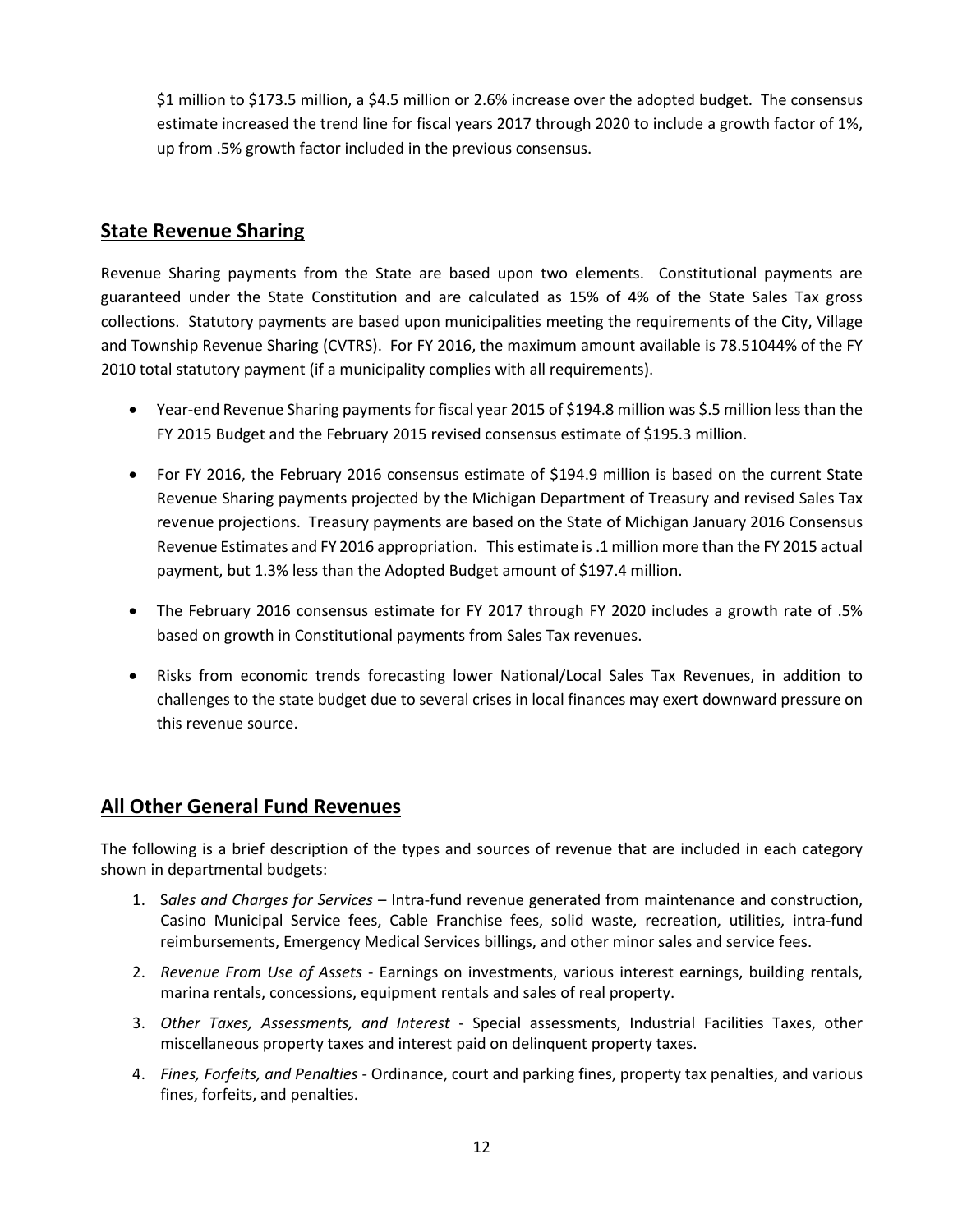- 5. *Licenses, Permits and Inspection Charges -* Various permits and licenses, safety inspection charges, and business licenses charges.
- 6. *Contributions, Transfers, and Miscellaneous*  Various revenues and contributions due to/or due from one fund resulting in revenues to one fund and an expenditure for another; other miscellaneous revenues and receipts, and sales of equipment.

### **Departmental Revenue Analysis**

The consensus for Other General Fund department revenues was developed with a discussion of the individual department revenues including departments with General Fund operations or departments receiving General Fund assistance. Our departmental analysis began with discussions on baseline assumptions for each department as presented in the Four Year Financial Plan and any adjustments to the baseline. Revenue initiatives are included in the consensus numbers presented in this conference if deemed achievable within the period under review.

Due to the inclusion of revenue initiatives in the Other General Fund Revenue estimates, lengthy discussions occurred regarding the determination of baseline revenues and reinvestment initiatives. Internal participants convened and discussed alternative calculations by staff of the City Council, Auditor General and Office of Budget. Upon review, the total revenue estimate differed among the three estimators due to a difference in assumptions of reinvestment initiatives and non-recurring budget items.

The varying methodologies were utilized by the participants, which included analysis of historical collection patterns, trend line fitting, moving averages, major revenue category analysis, individual agency revenue account analyses, and the utilization of run rates. All participants considered and accounted for other known items that impact collections. Participants took a more conservative approach in projecting future revenues.

| <b>FEBRUARY 2016 CONSENSUS FORECAST</b>                        |                                                                          |             |             |             |            |  |  |  |  |  |  |  |  |
|----------------------------------------------------------------|--------------------------------------------------------------------------|-------------|-------------|-------------|------------|--|--|--|--|--|--|--|--|
| <b>Other- Departmental General Fund Revenues (in millions)</b> |                                                                          |             |             |             |            |  |  |  |  |  |  |  |  |
|                                                                | <b>FY 2016</b><br>FY 2017<br><b>FY 2018</b><br>FY 2019<br><b>FY 2020</b> |             |             |             |            |  |  |  |  |  |  |  |  |
| Baseline (on-<br>going) revenues                               | 205.9<br>Ś.                                                              | \$<br>205.5 | \$<br>205.5 | \$<br>205.4 | 207.0<br>Ś |  |  |  |  |  |  |  |  |
| <b>One Time</b><br><b>Activity</b>                             | 294.0                                                                    |             |             |             |            |  |  |  |  |  |  |  |  |
| Revinvestment<br><b>Initiatives</b>                            | 7.2                                                                      | 12.6        | 15.4        | 17.2        | 17.3       |  |  |  |  |  |  |  |  |
| <b>Total</b>                                                   | Ś<br>507.1                                                               | \$<br>218.1 | \$<br>220.9 | \$<br>222.6 | Ś<br>224.3 |  |  |  |  |  |  |  |  |

• Other Revenues forecast for FY 2016 include \$205.9 million from on-going sources, \$49 million for use of budget reserve funds, reinvestment initiatives of \$7.2 million and bond sale proceeds of \$245 million (a one-time activity involving the sale of exit financing debt). This represents an increase of \$1.9 million in on-going, baseline revenues and a decrease in reinvestment initiatives of \$20 million from the September 2015 consensus estimate.

- Other Revenues projections for FY 2017 include a slight decrease in on-going, baseline revenues to \$205.5 less than a .2% decrease (\$.4 million). Reinvestment initiatives increase to \$12.6 million. No one-time activity is included in the 2017 projection.
- Projections for on-going, baseline revenues remain flat for FY 2018 and FY 2019, with reinvestment initiatives ranging from \$15.4 to 17.2 million. FY 2020 forecast a .8% increase in baseline revenues.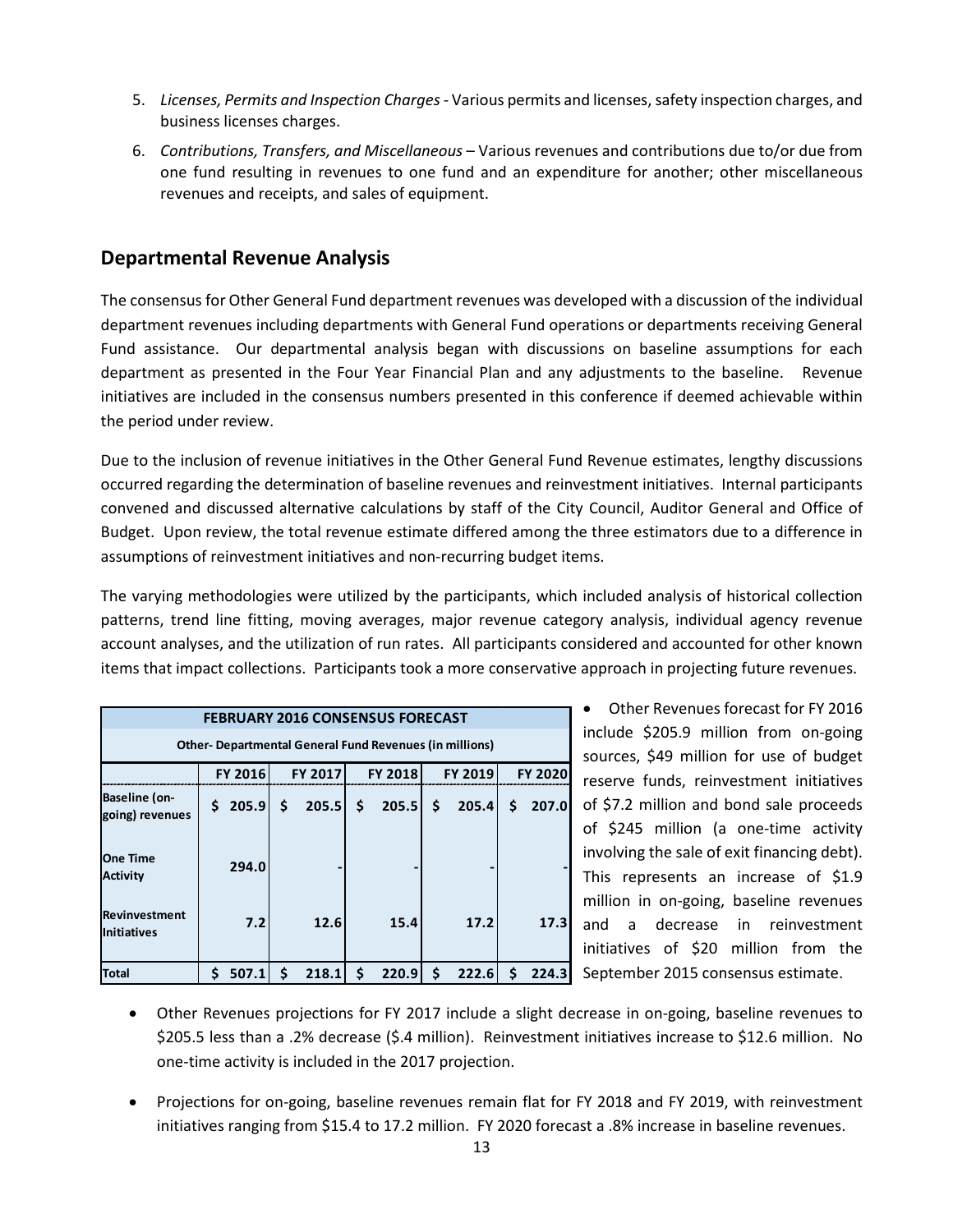- Noteworthy changes to Departmental Revenues:
	- 1. Public Lighting revenues were reduced in the February/May 2015 consensus estimate for fiscal years 2015 through 2017 due to the city's decision to exit the power distribution business beginning March 2014 and the subsequent transfer of the customer base to DTE Energy. The September 2015 consensus estimates further eliminated all but the \$12.5 million pass through revenues to the Public Lighting Authority as it was subsequently determined that no funds would flow through the city's General Fund. The February 2016 consensus adds back reimbursements of certain operating expenses totaling \$2.1 million. In addition, scrap metal revenues are included in FY 2017 through 2020 estimates in Fund 1011 PLD Decommissioning.
	- 2. From the Non-Departmental agency: Deleted the Hardest Hit Funds (February/May 2015 consensus estimate) and the Fire Escrow Funds (September 2015 consensus) purposed for demolition activity administered by the Detroit Land Bank; funds were paid directly to the Land Bank. The 36 District Court reinvestment initiatives of \$8.2 million were deleted (February 2016 consensus). A Parking Advance revenue and related expense of \$6.6 million recorded in the Non-departmental agency was deleted, required under bond covenant that has subsequently been satisfied. A similar transaction in the Municipal Parking Department fund was also deleted.
	- 3. Restructuring initiatives were deleted or reduced for the following agencies:
		- Building & Safety- revenues reclassified, generated from the enterprise operations.
		- **Fire Department- initiatives related to grants transferred to special revenue funds,** certain initiatives reduced, in early stage of implementation.
		- **Municipal Parking certain revenue initiatives still under implementation- reduced by** half.
		- **Office of the Chief Financial Officer initiatives still in early implementation stage.**
		- **E** Law- initiative deleted, not expected to be realized.
		- **Police-** certain initiatives reclassified to grant funds; other initiatives in early implementation stage, expect to realize one-half of budgeted amount.
		- General Services restructuring initiatives reduced in FY 2016 and FY 2017, not expected to be realized.

### **Other General Fund Activity**

#### **Risk Management Fund**

The City is exposed to various types of risk of loss including torts; theft of, damage to, or destruction of assets; errors or omissions; job-related illnesses or injuries to employees; natural disasters; and environmental occurrences. The City is self-insured against certain third party claims. The City currently reports the risk management activities (excluding health and dental) of non-Enterprise Funds and the Transportation Fund (an Enterprise Fund) in its General Fund. Each fund pays insurance premiums to the General Fund based on past claims activities. Because the Transportation Fund is included in the General Fund's risk management activities, it does not record a liability in its financial statements. Risk management activities for the other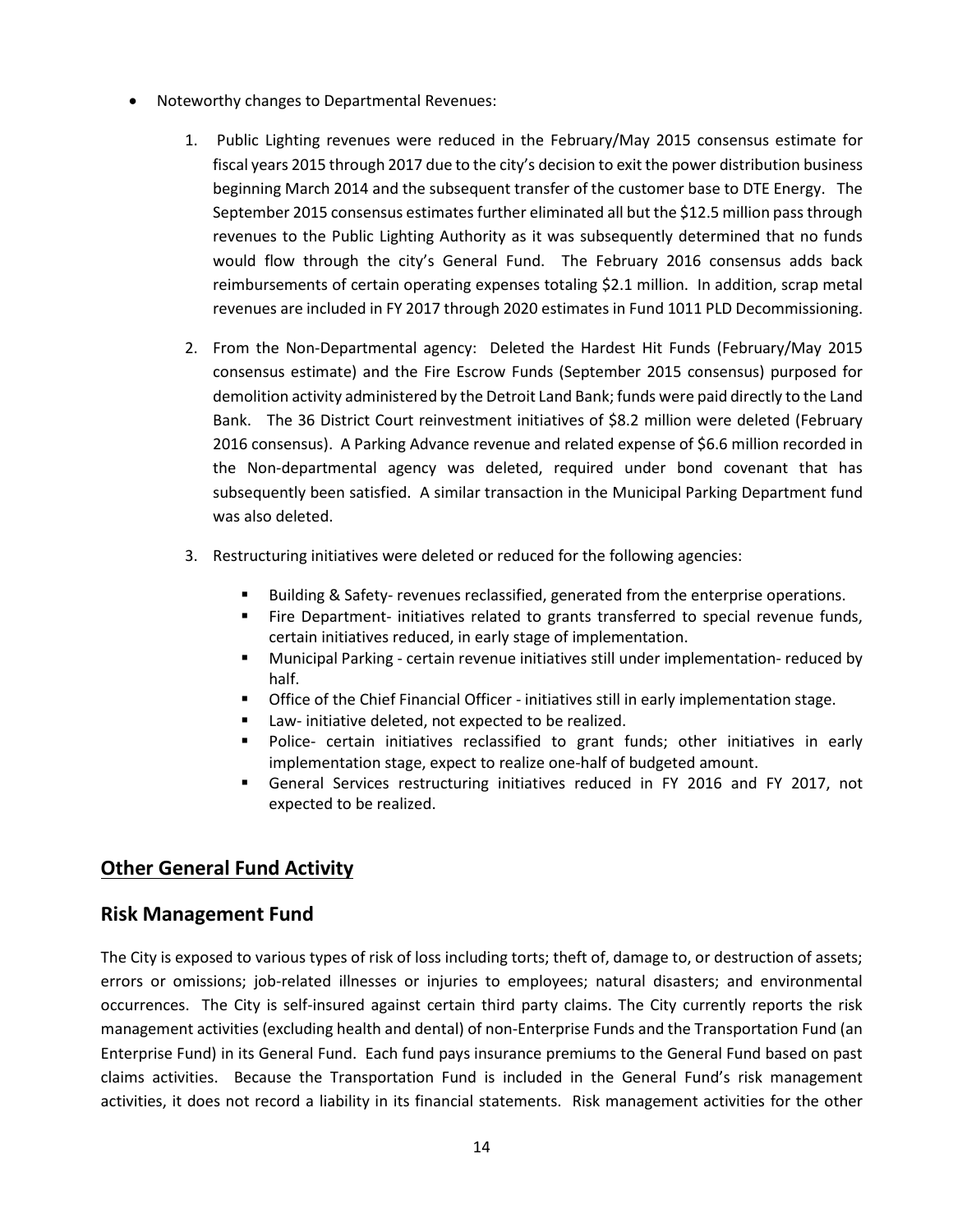Enterprise Funds are recorded and reported separately in those funds. Contributions to the Risk Management Fund in the form of insurance payments total \$49.5 to \$50.9 million for fiscal years 2016 through FY 2020.

This City also has a Budget Reserve Fund and a Public Lighting Department (PLD) Decommissioning Fund recorded in the General Fund Class.

### **Other City Funds (Non-General Fund)**

Public Act 279 of 1909 (The Home Rule City Act) requires the city to forecast anticipated revenues of the city for the current fiscal year and the succeeding two fiscal years. The chart shown below lists all of the city's Special Revenue Funds and Enterprise Funds; funds shown but not forecasted are the Trustee and Fiduciary (Retirement System) Funds. The revenue projections presented for these funds were based on historical data, trend lines and/or current department estimates. Amounts presented for the Detroit Water & Sewerage

| CITY OF DETROIT FUNDS (EXCLUDES GENERAL FUND CLASS) | Department are       |                      |                          |                  |                          |                                                 |  |  |  |  |  |  |
|-----------------------------------------------------|----------------------|----------------------|--------------------------|------------------|--------------------------|-------------------------------------------------|--|--|--|--|--|--|
| based on the FY                                     |                      |                      |                          |                  |                          |                                                 |  |  |  |  |  |  |
|                                                     |                      | <b>FY 2016</b>       | FY 2016                  |                  |                          | 2016<br>Financial                               |  |  |  |  |  |  |
|                                                     | <b>FY 2015</b>       | <b>Revised</b>       | Revised                  | FY 2017          | FY 2018                  |                                                 |  |  |  |  |  |  |
|                                                     | <b>Actuals-</b>      | <b>Adopted</b>       | <b>Consensus</b>         | <b>Consensus</b> | <b>Consensus</b>         | Review                                          |  |  |  |  |  |  |
| <b>FUND NAME</b>                                    | <b>Unaudited</b>     | <b>Budget</b>        | <b>Budget</b>            | Projection       | Projection               | Commission                                      |  |  |  |  |  |  |
| Community Dev Block Grant Fund                      | $\mathbf{s}$<br>39.5 | $\mathbf{s}$<br>30.7 | - \$                     | 29.9             | \$<br>28.4               | approved                                        |  |  |  |  |  |  |
| <b>UDAG and Discretionary Grants</b>                | 6.10                 | 2.80                 | 6.86                     | 6.86             | 6.86                     |                                                 |  |  |  |  |  |  |
| Sec 108 Loans - Development                         | 20.19                | u.                   | $\omega$                 | $\blacksquare$   | $\sim$                   | budget.                                         |  |  |  |  |  |  |
| Neighborhood Stabilization Program I/III (Note 1)   | 13.01                | ÷.                   |                          |                  |                          |                                                 |  |  |  |  |  |  |
| Department Grant Funds (Note 2):                    |                      | ÷                    |                          |                  |                          |                                                 |  |  |  |  |  |  |
| <b>Airport Grants Fund</b>                          | 2.92                 | ÷.                   | $\blacksquare$           | $\omega$         | $\overline{a}$           |                                                 |  |  |  |  |  |  |
| Fire Grants Fund                                    | 0.08                 | ÷.                   | 2.00                     | 2.00             | 14.40                    |                                                 |  |  |  |  |  |  |
| General Services Dept. Grants Fund                  | 1.24                 | ÷.                   |                          |                  |                          |                                                 |  |  |  |  |  |  |
| <b>Health Grants Fund</b>                           | 10.40                | ÷.                   | 23.70                    | 23.70            | 23.70                    | Note 1: NSP I and III                           |  |  |  |  |  |  |
| Homeland Security Grants Fund                       | 1.07                 | ÷                    | 0.80                     | 0.80             | 0.80                     | Federal funding closed;                         |  |  |  |  |  |  |
| Mayor's Office Grants Fund                          | 0.10                 | ÷                    | 0.09                     | 0.09             | 0.09                     | no allocations expected.                        |  |  |  |  |  |  |
| <b>Police Grants Fund</b>                           | 1.81                 | ÷.                   | 6.47                     | 6.47             | 7.07                     | The city has permission                         |  |  |  |  |  |  |
| Dept. of Public Works Grants Fund                   | 6.48                 |                      |                          |                  |                          | expend<br>existing<br>to                        |  |  |  |  |  |  |
| Recreation                                          | 0.81                 | ÷.                   | 0.47                     | 0.47             | 0.47                     | allocation.                                     |  |  |  |  |  |  |
| <b>Environmental Affairs Grants</b>                 | 0.25                 | ÷.                   |                          |                  |                          |                                                 |  |  |  |  |  |  |
| <b>Construction Code Fund</b>                       | 20.68                | 19.50                | 20.60                    | 20.60            | 20.60                    | Note 2: Department                              |  |  |  |  |  |  |
| Fire Recovery Fund (Fire Escrow)                    | 0.09                 | ÷.                   |                          | $\overline{a}$   |                          | Grant Funds represent                           |  |  |  |  |  |  |
| Drug Law Enforcement Fund                           | 3.53                 | 1.00                 | 1.60                     | 1.60             | 1.60                     | the reorganization of                           |  |  |  |  |  |  |
| <b>Federal Forfeiture Funds</b>                     | 0.27                 | ÷                    |                          |                  | $\overline{a}$           | previously<br>grants<br>recorded in the General |  |  |  |  |  |  |
| Library Funds                                       | 32.69                | 30.50                | 33.00                    | 33.20            | 33.20                    | Grants Fund 3601; not                           |  |  |  |  |  |  |
| Quality of Life - Special Revenue (Note 3)          | $\mathbf{L}$         | ÷.                   | $\blacksquare$           | $\blacksquare$   | $\sim$                   | all departments                                 |  |  |  |  |  |  |
| Major and Local Streets Fund                        | 91.30                | 56.60                | 56.60                    | 67.50            | 72.00                    | will receive annual grant                       |  |  |  |  |  |  |
| PA 48 2002 Fund                                     | <b>Ca</b>            | 2.50                 | 2.50                     | 2.20             | 2.20                     | Grants are<br>awards.                           |  |  |  |  |  |  |
| Solid Waste Management                              | 42.40                | 40.60                | 44.00                    | 44.00            | 44.00                    | budgeted upon receipt                           |  |  |  |  |  |  |
| General Grants (Phase out to Dept Grants)           | 4.00                 | 31.20                | 0.80                     |                  | $\overline{\phantom{a}}$ | of award.                                       |  |  |  |  |  |  |
| Sinking Interest & Redemption                       | 26.17                | 61.80                | 61.80                    | 68.00            | 66.70                    |                                                 |  |  |  |  |  |  |
| Special Hsg Rehab programs                          | 11.50                | 6.63                 | 6.07                     | 4.20             | 4.20                     | Note 3: Quality of Life                         |  |  |  |  |  |  |
| Airport Funds *                                     | 1.20                 | 1.50                 | 1.50                     | 1.50             | 1.50                     | Fund<br>records<br>the                          |  |  |  |  |  |  |
| <b>Municipal Parking Funds</b>                      | 14.20                | 17.40                | 8.20                     | 8.20             | 8.20                     | proceeds of a one-time                          |  |  |  |  |  |  |
| $\star\star$<br>Transportation Funds (DDOT)         | 173.16               | 141.80               | 140.00                   | 135.20           | 135.20                   | sale<br>of<br>bond<br>for                       |  |  |  |  |  |  |
| <b>Sewage Disposal Funds</b>                        | 508.90               | 716.00               | $\overline{\phantom{a}}$ | $\blacksquare$   | $\blacksquare$           | reinvestment initiatives                        |  |  |  |  |  |  |
| <b>Water Funds</b>                                  | 348.78               | 570.30               | $\blacksquare$           | $\overline{a}$   | $\overline{\phantom{a}}$ | in FY 2015.                                     |  |  |  |  |  |  |
| Detroit Water & Sewerage Department- Retail         |                      |                      | 529.68                   | 529.68           | 529.68                   |                                                 |  |  |  |  |  |  |
| <b>Retirement Systems</b>                           | 31.82                | ÷.                   | $\blacksquare$           | $\blacksquare$   |                          | *<br>Totals<br>include                          |  |  |  |  |  |  |
| <b>Trust Funds</b>                                  | 93.12                | ÷                    | $\overline{\phantom{a}}$ | $\sim$           | $\overline{a}$           | Contributions from the                          |  |  |  |  |  |  |
|                                                     |                      |                      |                          |                  |                          | General Fund: Airport                           |  |  |  |  |  |  |
| <b>TOTAL</b>                                        | \$1,507.8            | \$1,730.8            | \$<br>987.1              | 986.2<br>\$      | \$1,000.9                |                                                 |  |  |  |  |  |  |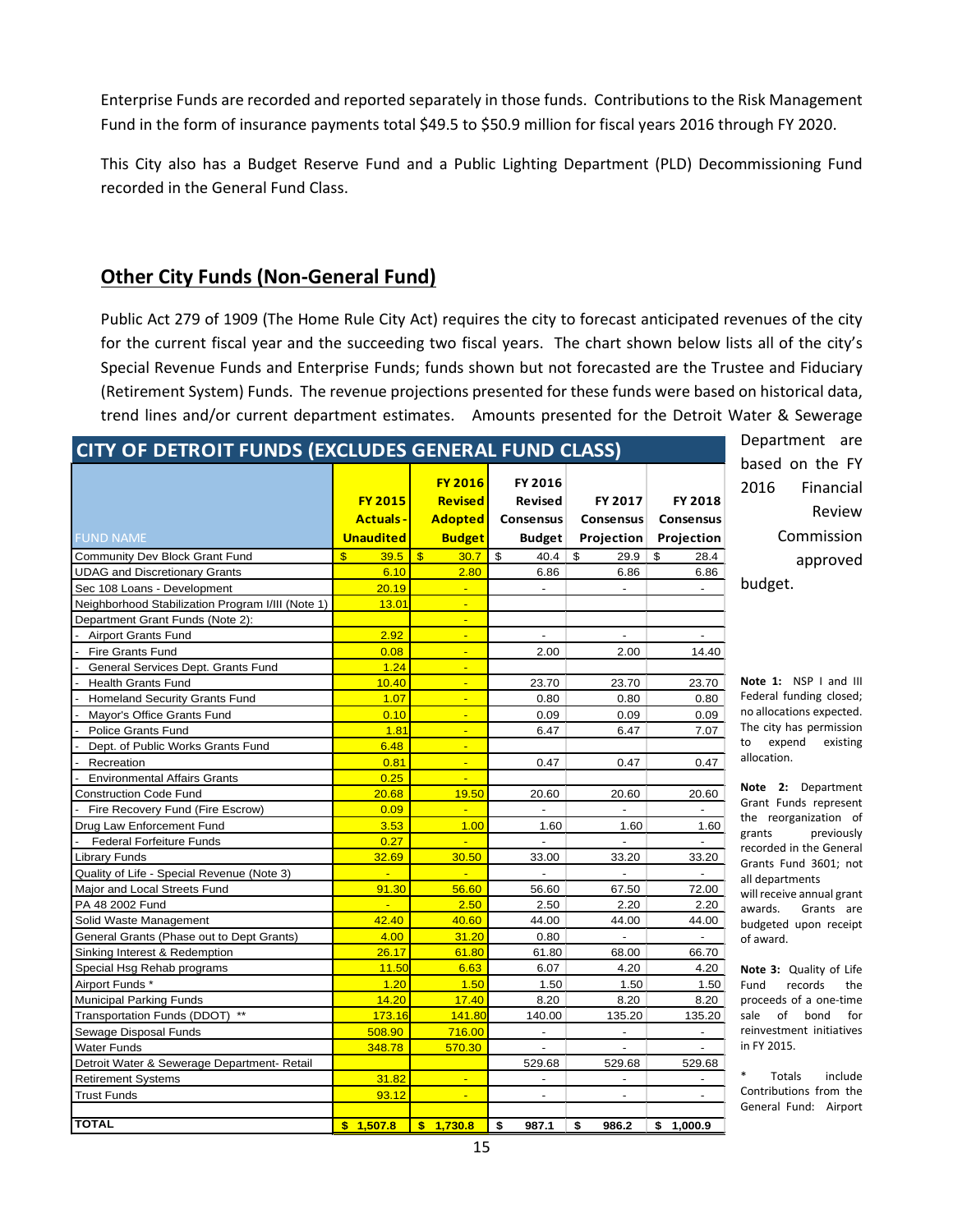FY 2015: \$668,064; FY 2016-\$666,053; and FY 2017 and FY 2018 - \$785,731.

\*\* Totals include Contributions from the General Fund: DDOT: FY 2015- \$63.3 million; FY 2016-\$62.5 million and the same for FY 2017- FY 2018: \$62.5 million.

### **FUNDS WITH GENERAL FUND IMPACT**

### **Airport**

The Coleman A. Young International Airport is an Enterprise Agency of the City of Detroit. Revenues from landing fees, rentals, fuel concessions and Federal/State grants maintain the operations of the Airport. In addition, the Airport FY 2016 Budget includes a General Fund contribution of \$666,053 which is expected to be paid. Consensus projections for FY 2017 and FY 2018 increases the contribution to \$785,731 recognizing the most likely level of support from the General Fund based on historical trends. Enterprise revenues of \$1.5 million is forecasted for 2016 through FY 2020.

### **Buildings & Safety**

The Buildings & Safety Engineering & Environmental Department (BSEED) is an Enterprise Agency of the City of Detroit as mandated by state law. BSEED's mission is to safeguard public health, safety and welfare by enforcing construction, property maintenance, environmental compliance and zoning codes. Revenues from the Construction Code Fund include civil infraction fines, safety inspection charges, construction inspections and other licenses, permits and inspection charges. Revenues generated in support of the General Fund operations are from the business licensing activity. General Fund revenues are expected to remain at their current levels (\$2.2 to \$2.3 million) for FY 2016 through FY 2020. Revenues from the enterprise activity are projected at \$20 to \$21 million for the forecast period.

#### **Transportation**

The Detroit Department of Transportation (DDOT) is an Enterprise Agency that provides transit services to the City of Detroit. Revenues are generated from fare box, State operating assistance, State and Federal grants, contribution from the General Fund and other miscellaneous revenues. The General Fund contribution for DDOT for FY 2015 was \$63.3 million. The consensus for FY 2016 through FY 2018 estimates the General Fund contribution to remain at \$62.5 million. Without additional restructuring efforts, this level of General Fund support will continue for the foreseeable future. Revenue from State operating assistance declined in FY 2014 due to a shift in the distribution formula. This shift resulted in a \$7 million decline in grant revenues in FY 2014. Increased Transportation funding is included in the road funding bills passed by the state legislature in 2014- 2015. This legislation provides additional funding for DDOT, at the discretion of the city's administration, by authorizing a city that meets specific criteria to allocate some of its Michigan Transportation Fund (MTF) revenues for public transit purposes. Enterprise revenues of \$135 million is forecasted for 2016 through FY 2020.

#### **Municipal Parking**

The Municipal Parking Department is organized into two operations- the Parking Violation Bureau and the Automobile Parking and Area System. The Parking Violations Bureau is a General Fund operation responsible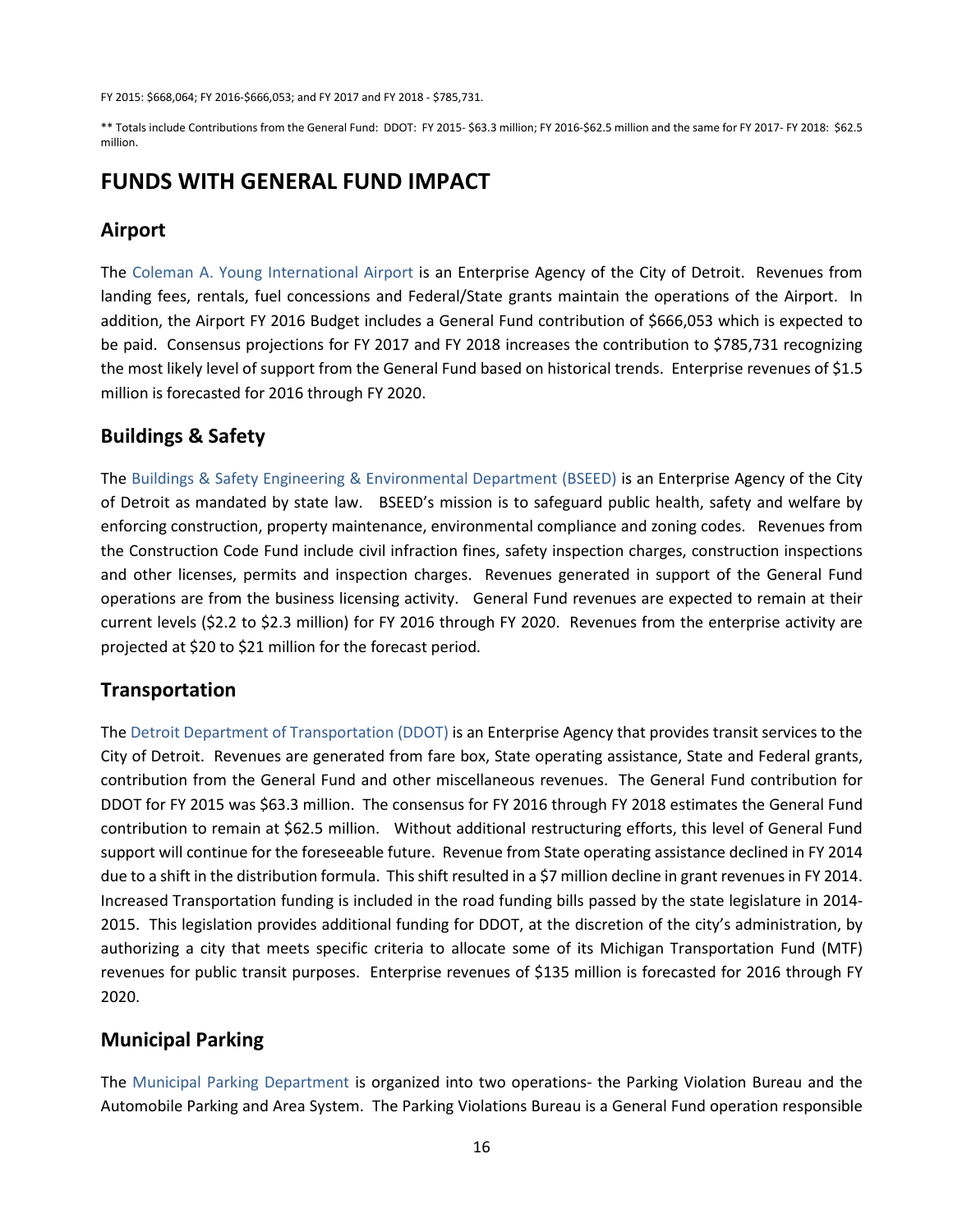for enforcing on-street and off-street ordinances in the City of Detroit and the processing and collection of parking violation notices. The Auto Parking and Area System revenues are currently assigned to pay debt service for post-bankruptcy loans. The future of the revenue stream for this division is uncertain as additional bankruptcy settlement items may further dilute revenues. In addition certain parking structures have been transferred or optioned for future purchase under terms of the bankruptcy settlement. Parking Violation Revenues for FY 2016 through FY 2020 is estimated as \$11.4 million from on-going, baseline operations and one-half- \$3.4 million of its budgeted reinvestment initiatives of \$6.8 million. Total agency revenues of \$23.06 million is projected for the FY 2016 through FY 2020 forecast period.

### **Solid Waste Fund**

The Solid Waste Management Fund is a Special Revenue Fund. The City of Detroit uses the Solid Waste Management Fund to account for local revenue collected for curbside rubbish pick-up and discard. The majority of Solid Waste Management Fund revenues comes from a residential Solid Waste Fee that is assessed to every home whether or not currently occupied. The solid waste service fee replaced the 3-mill tax for solid waste collection that was eliminated in 2006. The solid waste fee is assessed annually at \$240 for single family homes, and an additional \$100 for multi-family dwellings. Commercial fees are \$1,000.

- First-half collections compared to recent history indicate small growth in collections over the revised consensus estimates. A change in processing of delinquent tax bills resulted in improved collections of solid waste fees. The February 2016 consensus projects total revenues of \$44 million and assumes similar collection rates for FY 2017 through FY 2020.
- The City privatized the Solid Waste activity in FY 2014. Contracts were awarded to two companies to service the East and West side of the City on February 21, 2014. The outsourcing of this activity is expected to be revenue/cost neutral. However, service is anticipated to greatly improve under this arrangement.

# **OTHER CITY FUNDS**

### **Grants**

The City receives various Federal and State Grants for various activities administered by city departments. Some of the city's largest programs are noted below.

- The Fire Department received revenues from the Staffing for Adequate Fire & Emergency Response (SAFER) grant, a Federal grant sponsored by Federal Emergency Management Agency (FEMA).
- The Health Department administers grants from Federal and State sources for HIV/AIDS, Housing Opportunities for Persons with Aids (HOPA) grants, Immunization, Women, Infants and Children (WIC) and Essential Local Public Health Services (ELPHS) grants.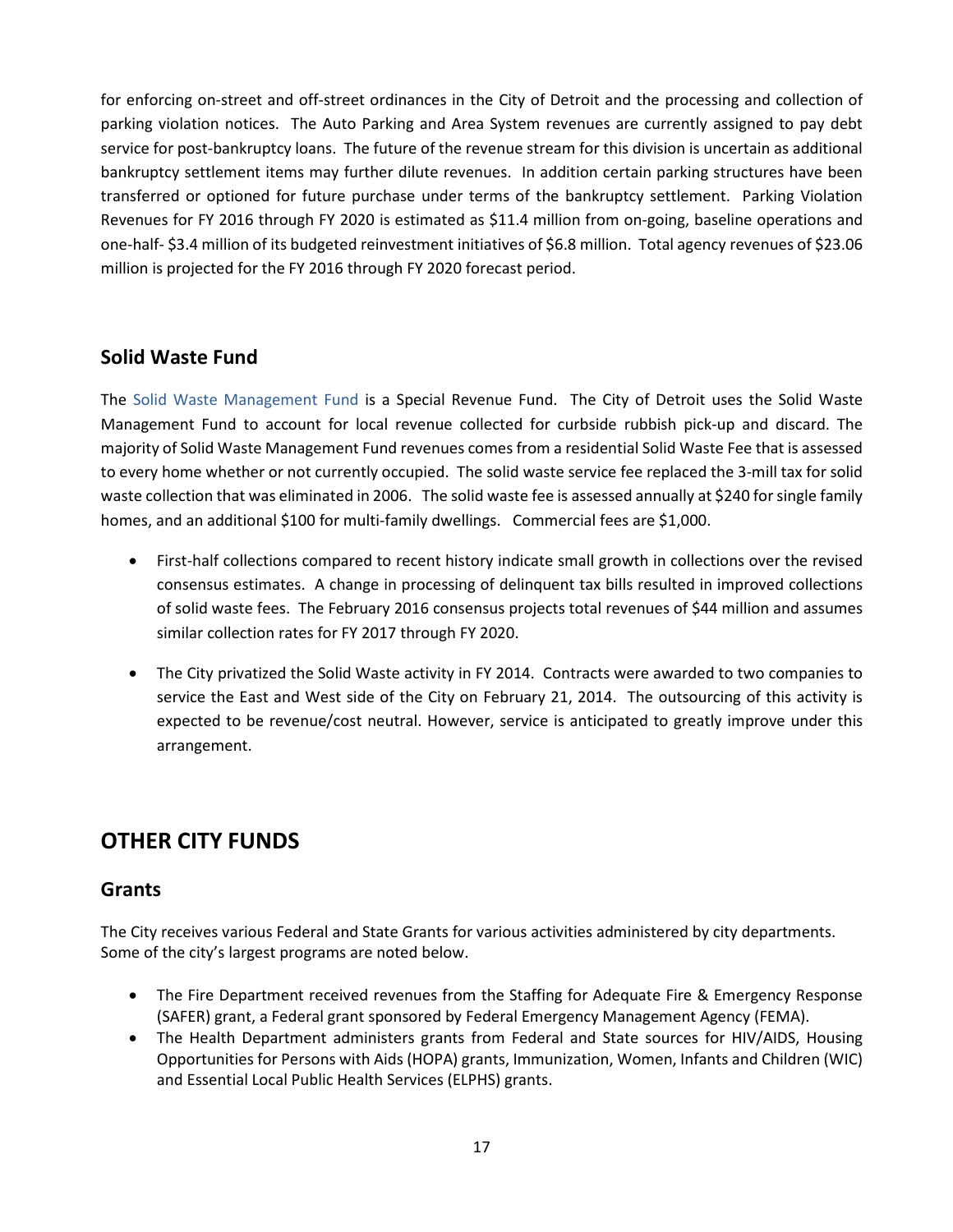- The Housing and Revitalization Department administers programs and contracts funded by the Community Development Block Grant (CDBG), the Emergency Solutions Grant, Hardest Hit funds for demolition and HOME funds.
- The Police Department receives grants from various State and Federal sources including the Department of Justice- Justice Assistance grants (JAG), Community Oriented Policing (COPS) grants, Auto Theft and Victim's Assistance grants.

#### **Library**

The Library Fund records the operations of the Detroit Public Library (DPL). DPL is an enterprise agency of the City of Detroit. It is Michigan's largest public library system consisting of a Main Library and 21 neighborhood branches. The DPL serves people of all ages by providing access to critical information, opportunities for learning new skills and enrichment through special programs. DPL has a collection of 6.6 million items that includes books, journals, photographs, government documents, and DVDs. A bookmobile makes weekly visits to schools and community centers, and the Library for the Blind & Physically Handicapped serves those with various physical challenges. The February consensus projects revenues of \$33 million for this fund for the forecast period.

### **Major and Local Street Funds**

Activity recorded in this fund provides for the construction and maintenance of streets, bridges, traffic signals and non- motorized improvements. This fund accounts for State Gas and Weight Tax revenue that support various projects and accounts for State and Federal grants on a project basis. The Department of Public Works staff manages the Street Fund. The following three divisions are wholly or partially funded through the Street Fund: Street Maintenance Division, City Engineering Division and the Traffic Engineering Division. An increase in road funding was enacted with the passage of state legislature amending various public acts in 2014- 2015. The city projects receiving \$10-15 million in additional Gas & Weight Taxes for the forecast period. Revenues from this source are projected to range from \$56 to \$83 million for FY 2016 through FY 2020.

### **Sinking and Interest Funds**

Sinking (bond) and interest redemption provides for the scheduled retirement of principal and interest on longterm City debt. This debt derives from general obligation bond sales. The debt service on Enterprise Funds appears in the Enterprise Agency Sections. The revenues for the Sinking and Interest (Debt Service) Fund are derived from a separate debt service millage on real and personal property located in the City of Detroit. Current debt service schedules require funding totaling \$61.8 to \$68 million for the forecast period.

### **Detroit Water & Sewerage- Retail**

The Department was reorganized into two separate entities: the regional Great Lakes Water Authority (GLWA) and the Detroit Department of Water and Sewage Disposal- Retail (DWSD-Retail), effective January 1, 2016. Projections presented for the forecast period are for DWSD-Retail only.

Under the reorganization, Detroit maintains its own local system. Detroit keeps exclusive control of the local water and sewer system in DWSD – under authority of Mayor and City Council. The Detroit local system is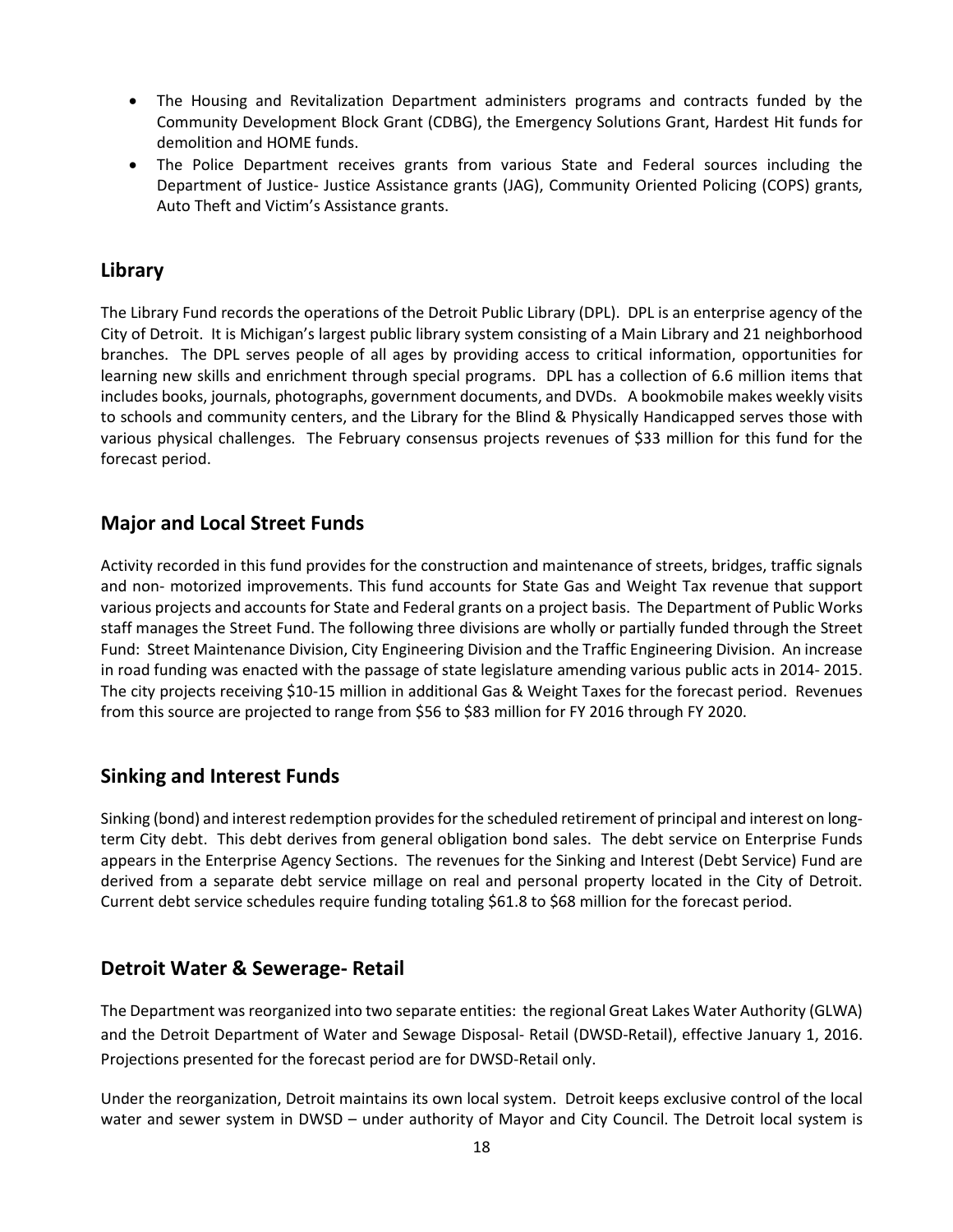made up of approximately 3,000 miles of local sewer pipe and 3,400 miles of local water mains serving the neighborhoods of Detroit. Detroit has full authority to repair and rebuild the local system.

Great Lakes Water Authority (GLWA) is an authority formed to operate the regional system. GLWA operates the regional water and sewer assets. The GLWA Board is made up of 6 members: 2 appointed by the Mayor of Detroit, 1 each by Wayne, Oakland and Macomb Counties, and 1 by the Governor from the service area outside the three counties. The Authority provides services to communities in Oakland, Wayne and Macomb counties, estimated as 4 million customers from 127 communities.

The Authority sets the rates for all water and sewerage services, in which increases are capped at 4% annually per agreement. GLWA entered into a long-term 40-year lease of the water and sewer assets owned by the Detroit Water and Sewerage Department. Lease terms provide for the payment of \$50 million per year for the next 40 years to the City of Detroit for water and sewer infrastructure improvements. This will allow Detroit to finance up to \$500-800 million in bonds to rebuild the city's aged water and sewer system.

### **SET ASIDES**

The FY 2015 Budget included a reserve of \$111.3 million, which more than satisfied the State's budget reserve requirement of 5% of expenditures. In FY 2016, \$49 million of the excess Budget Reserve is designated for use in General Fund operations leaving a remaining balance of \$62.3 million in reserves for FY 2016. This represents 5.8% of estimated General Fund appropriations for FY 2016. The Plan of Adjustment allows for surplus funding to be used for reinvestment projects.

# **RISKS TO FORECAST**

These estimates take into account the expected real revenue to the City subject to certain inherent risks outlined below:

- Lower inflation rate 0% or negative inflation rate reduces growth in property taxable valuations. State law limits growth to the lower of 5% or the rate of inflation.
- Trigger of a Headlee roll-back in property tax millage assessed due to possible loss in the personal property tax base, in combination with near zero/negative inflation factor.
- Risks to estimated Property Tax collections due to the impact of Wayne County chargebacks netted against the delinquent accounts revolving fund payment.
- Continued property valuation declines; increased foreclosure activity in the near future.
- Possible negative impact in reductions to Personal Property Tax collections due to state legislation.
- Decline in property tax collections due to cleansing of the tax rolls.
- Lower consumer confidence depresses spending and reduces sales tax revenues.
- Rising interest rates resulting in lower consumer spending.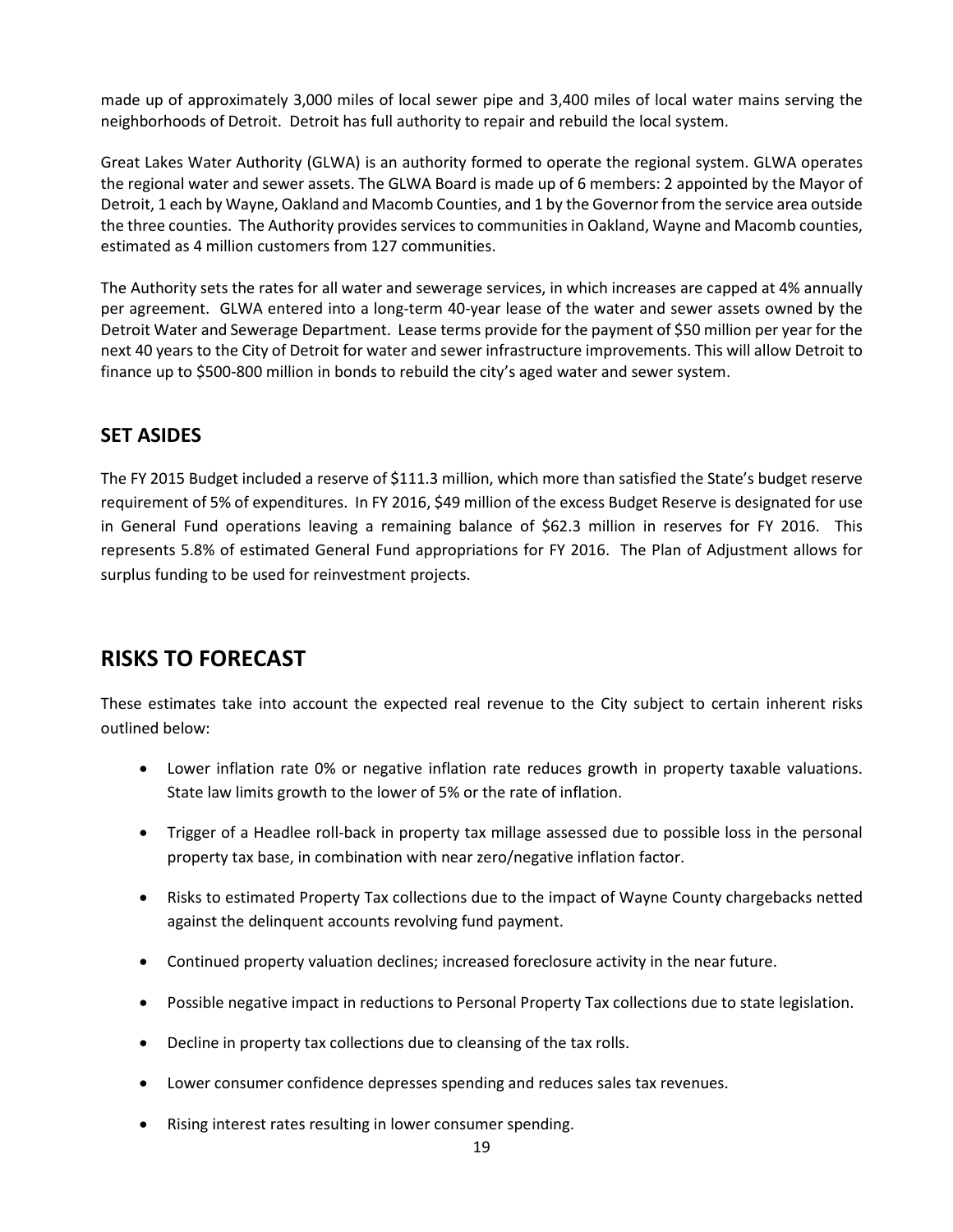- Further declines in Michigan Sales Tax revenues negatively impacts local government share.
- Lower gas prices impacts MI Sales Tax revenues and negatively impacts local government share.
- Declines in Sales and Charges for Services due to economic factors.
- Implementation risks due to deferred/delayed results from restructuring efforts.
- Reinvestment initiatives resulting in less than expected revenue growth.
- Proposed casino developments in Lansing and Romulus could dampen Detroit casino's long-term revenue projections.

# **POTENTIAL UPWARD ADJUSTMENTS TO FORECAST**

- Ongoing improvements to collection efforts in FY 2016 may result in additional tax revenues not currently reflected in the consensus estimates.
- State of Michigan processing of the city's income tax, and subsequent withholding collections should result in increased compliance and generate additional revenues for the city.
- Passage of state legislation requiring non-Detroit businesses to withhold income taxes of employees residing in Detroit should result in increased income tax collections.
- Revenue initiatives in the Four Year Financial Plan, but not included in the consensus estimates/projections may result in additional revenues if timely and successfully implemented.
- Sales tax on internet purchases may increase local share distributions to city/villages/townships.
- Increased economic development will generate additional revenues for the city.